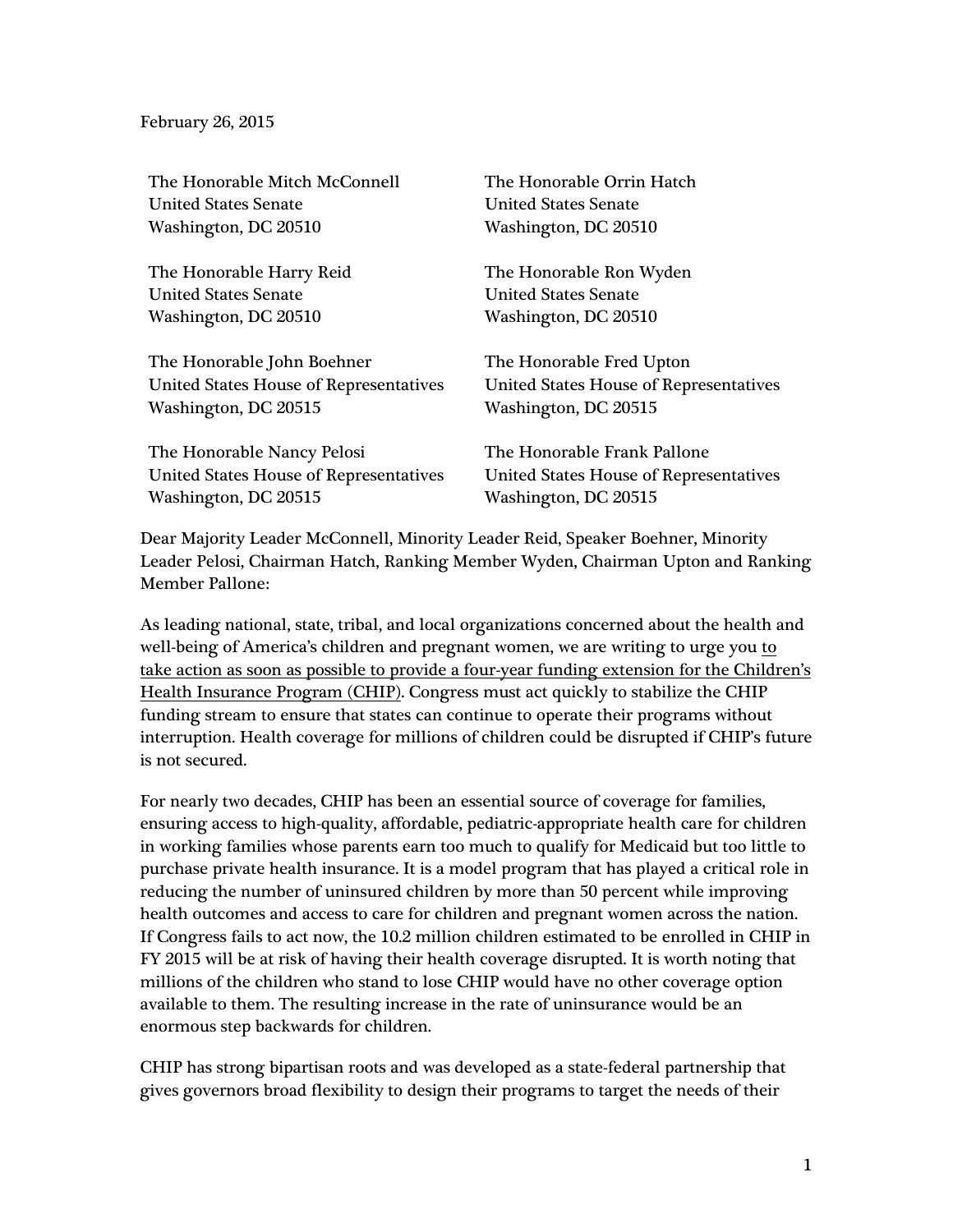child populations. CHIP's uncertain future is a significant problem for states as they are already developing their FY 2016 budgets and negotiating contracts with insurers and providers. In order for states to continue their programs without interruption, they must know that that federal support for CHIP will exist beyond FY 2015. If funding is not stabilized, states will have no choice but to begin planning for the impending funding shortfall, which will require drastic program cuts through enrollment caps, benefit reductions, reductions in eligibility, or provider payment cuts. At a time when children's coverage rates have hit record highs – with 93 percent of our children enrolled in some type of health coverage – it would be devastating for children if states prepare to dismantle their CHIP programs.

Congress must not gamble with our children's future. Action on CHIP is needed as soon as possible. We urge you to provide four years of continued funding to secure CHIP's future through its authorization period so that families and states alike can be assured their children's coverage will be protected.

Sincerely,

# NATIONAL ORGANIZATIONS

First Focus 9to5, National Association of Working Women AARP AASA: The School Superintendents Association Academic Pediatric Association Academy of Nutrition and Dietetics ACCSES Adventist Health System Advocates for Youth AFL-CIO African American Health Alliance AIDS Alliance for Women, Infants, Children, Youth & Families Alabaster Alliance for a Just Society Alliance for Strong Families and **Communities** Ameinu America's Essential Hospitals America's Promise Alliance American Academy of Family Physicians American Academy of Nursing

American Academy of Pediatric Dentistry American Academy of Pediatrics American Association for Dental Research American Association of Birth Centers American Association of Child & Adolescent Psychiatry American Association of Poison Control **Centers** American Association of Public Health **Dentistry** American Association on Health and Disability American Cancer Society Cancer Action Network American College of Cardiology American College of Nurse Midwives American Congress of Obstetricians and Gynecologists American Dental Association American Dental Hygienists' Association American Diabetes Association American Federation of State, County and Municipal Employees (AFSCME) American Federation of Teachers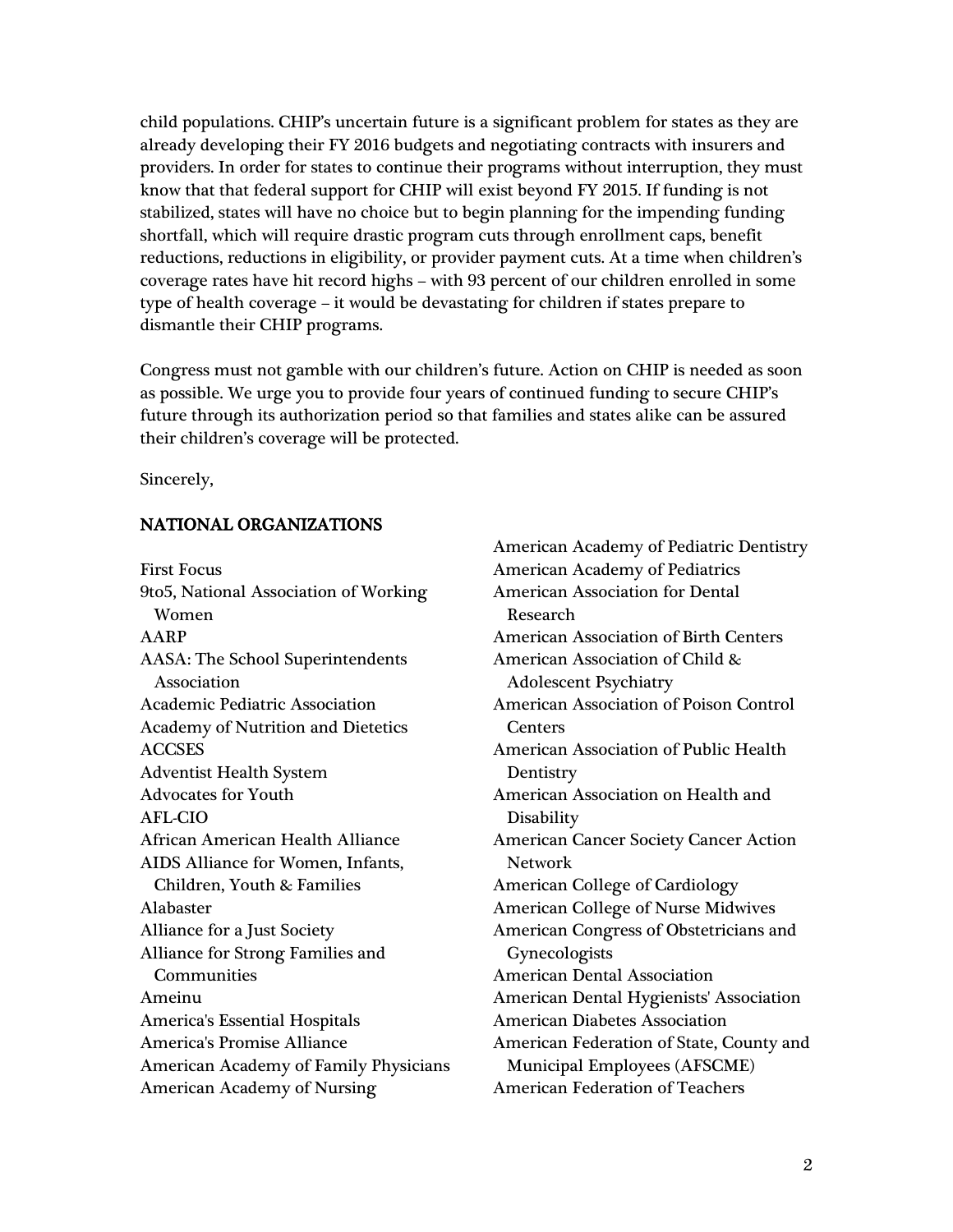American Friends Service Committee American Heart Association American Lung Association American Medical Association American Mental Health Counselors Association American Network of Oral Health **Coalitions** American Orthopsychiatric Association American Psychiatric Association American Psychological Association American Public Health Association American Society of Pediatric Nephrology American Speech-Language-Hearing Association American Therapeutic Recreation Association American Thoracic Society AmeriHealth Caritas Arthritis Foundation Ascension Asian & Pacific Islander American Health Forum (APIAHF) Association for Ambulatory Behavioral Healthcare Association for Community Affiliated Plans Association of Asian Pacific Community Health Organizations (AAPCHO) Association of Assistive Technology Act Programs Association of Asthma Educators Association of Clinicians for the Underserved Association of Educational Service Agencies Association of Jewish Family & Children's **Agencies** Association of Maternal & Child Health Programs Association of Medical School Pediatric Department Chairs Association of University Centers on **Disabilities** 

Association of Women's Health, Obstetric and Neonatal Nurses Asthma and Allergy Foundation of America Augustinians Autism Speaks Beckett Family Consulting Bend the Arc Jewish Action Benefits To Work (Work Incentives Planning and Assistance) Brain Injury Association of America California Association of Physician Groups Catholic Health Association of the United **States** Center for Effective Government Center for Law and Social Policy Center for Medicare Advocacy, Inc. Center for Rural Affairs Centering Healthcare Institute Child Neurology Foundation Child Neurology Society Child Welfare League of America Children Awaiting Parents Children's Advocacy Institute Children's Defense Fund Children's Dental Health Project Children's Health Fund Children's Home Society of America Children's Hospital Association Children's Leadership Council Christian Church (Disciples of Christ) Refugee and Immigration Ministries CHRISTUS Health Claire Heureuse Community Center, Inc. Coalition for Community Schools Coalition on Human Needs Community Catalyst Community of St. Francis Cystic Fibrosis Foundation Daughters of Charity of North America Delta Dental Plans Association DentaQuest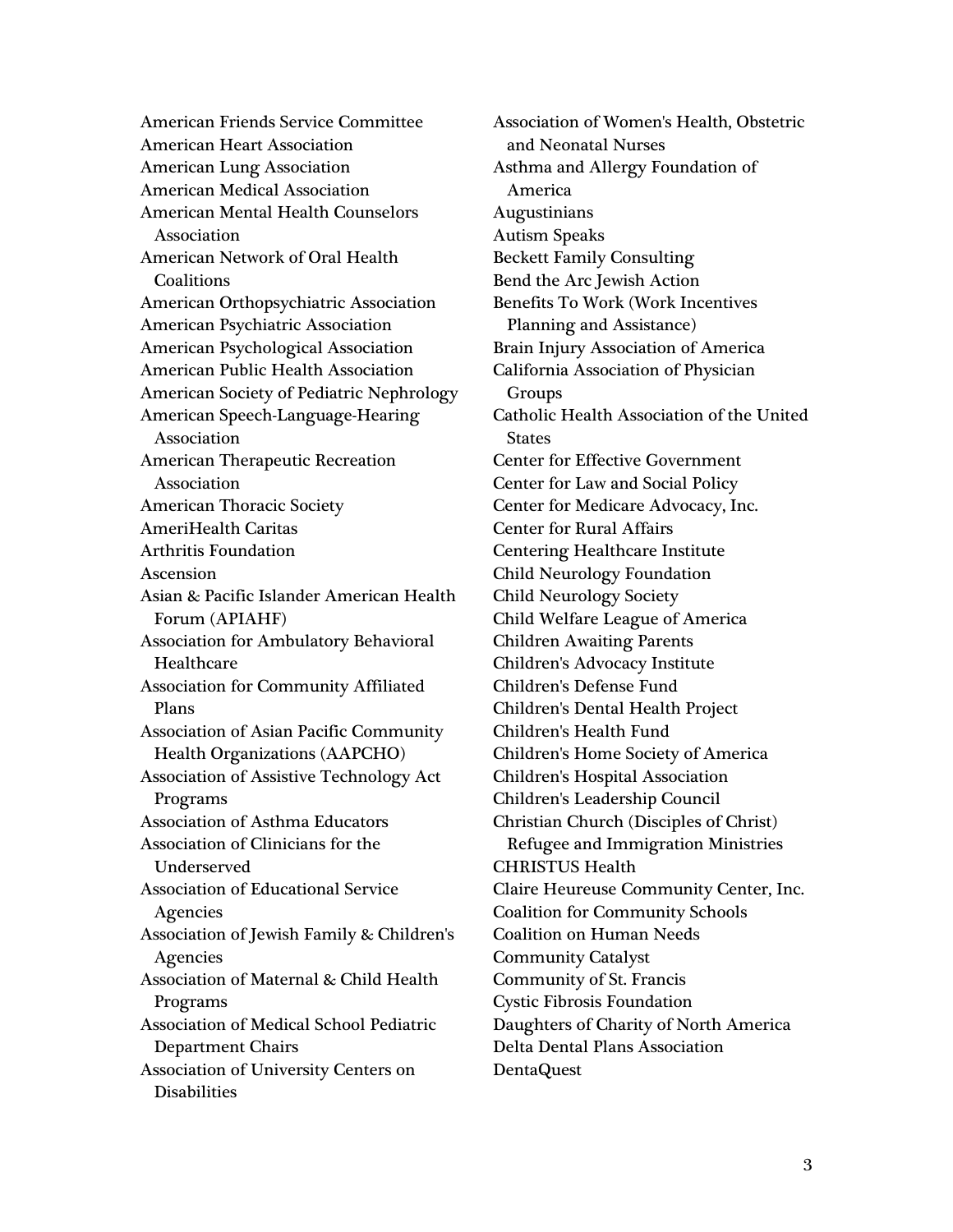Disability Rights Education & Defense Fund Disciples Women/UCC KO Women Division for Early Childhood of the Council for Exceptional Children (DEC) Doctors for America Dominican Sisters of Peace Easter Seals Elev8 Enroll America Epilepsy Foundation Evangelical Lutheran Church in America Families USA Family Voices Fight for 15 First Star, Inc. Foster Family-based Treatment Association Foster Grandparent Program Franciscan Action Network Franciscan Sisters of the Atonement, Justice Peace and Integrity of Creation Friends of the National Institute of Dental and Craniofacial Research Futures Without Violence Generations United Global Justice Institute Green & Healthy Homes Initiative Hadassah, The Women's Zionist Organization of America, Inc. Health & Disability Advocates Healthy Schools Campaign Healthy Teen Network Hemophilia Federation of America Herron Foundation HHT Foundation International High Flight Arts and Letters Hispanic Dental Association (HDA) Holy Spirit Missionary Sisters IDEA Infant Toddler Coordinators Association (ITCA) Institute for Science and Human Values, Inc. Jebdas Consulting

Jewish Council for Public Affairs Jewish Federations of North America Kids With Food Allergies, Division of the Asthma and Allergy Foundation of America Lakeshore Foundation Leadership Conference of Women Religious League of United Latin American Citizens League of Women Voters of the U.S. LEAnet: A National Network of Local Education Agencies Learning Disabilities Association of America Lupus and Allied Diseases Association, Inc. Lutheran Services in America Main Street Alliance March of Dimes MAXIMUS Merck Childhood Asthma Network MESA Public Health Associates Metropolitan Community Churches MomsRising **NAACP** National Advocacy Center of the Sisters of the Good Shepherd National Alliance for Medicaid in Education National Alliance on Mental Illness National Asian Pacific American Women's Forum National Association of County Human Services Administrators National Association for Children's Behavioral Health National Association for College Admission Counseling National Association for Rural Mental Health National Association for the Education of Young Children (NAEYC) National Association of Community Health Centers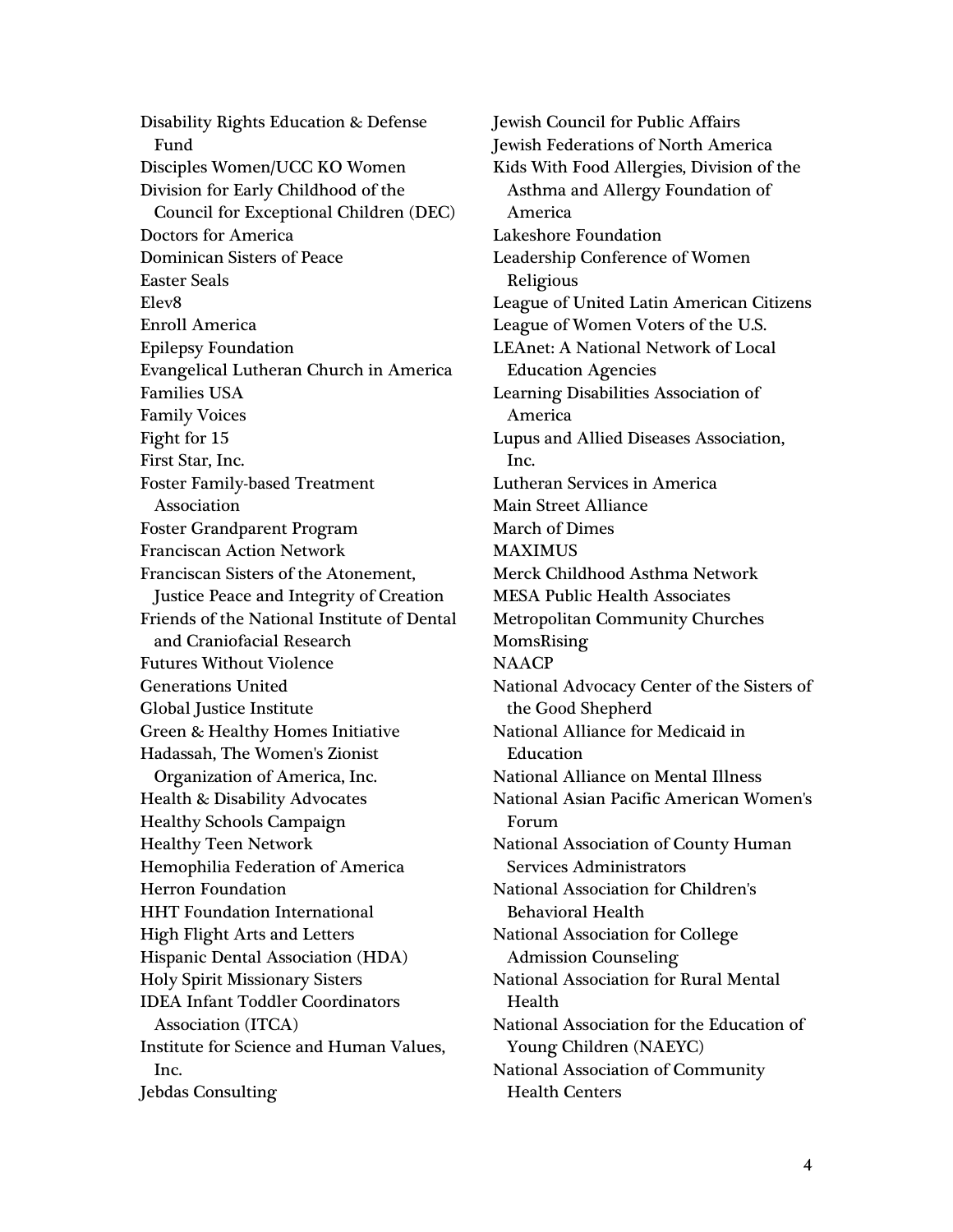National Association of County and City Health Officials National Association of County Behavioral Health & Developmental Disability Directors National Association of Dental Plans National Association of Pediatric Nurse **Practitioners** National Association of School Nurses National Association of Social Workers National Association of State Directors of Special Education National Association of State Head Injury Administrators National Association of State Mental Health Program Directors National Center for Lesbian Rights National Center for Trans Equality National Center on Adoption and Permanency National Child Abuse Coalition National Coalition on Health Care National Congress of Black Women National Council for Behavioral Health National Council of Jewish Women National Council of La Raza National Crittenton Foundation National Dental Association National Disability Rights Network National Education Association National Family Planning & Reproductive Health Association National Federation of Families for Children's Mental Health National Foster Care Coalition National Health Care for the Homeless Council National Health Law Program National Hemophilia Foundation National Immigration Law Center National Indian Child Welfare Association National Institute for Children's Health Quality (NICHQ)

National Latina Institute for Reproductive Health National Law Center on Homelessness & Poverty National Organization for Rare Disorders National Organization for Women National Perinatal Association National Physicians Alliance National Priorities Project National PTA National Rural Education Advocacy Coalition National WIC Association National Women's Law Center Nemours Children's Health System NETWORK, A National Catholic Social Justice Lobby North American Council on Adoptable Children North American Society for Pediatric Gastroenterology, Hepatology and Nutrition (NASPGHAN) Nurse Family Partnership Oral Health America Organizing for Action Paraprofessional Healthcare Institute Parent to Parent USA Parents as Teachers Partnership for America's Children Peace Educators Allied for Children Everywhere (PEACE) PICO National Network Planned Parenthood Federation of America PolicyLab at The Children's Hospital of Philadelphia PolicyLink Presbyterian Church (U.S.A.) Promise Neighborhoods Institute at PolicyLink Promise the Children Provincial Council of the Clerics of St. Viator (Viatorians)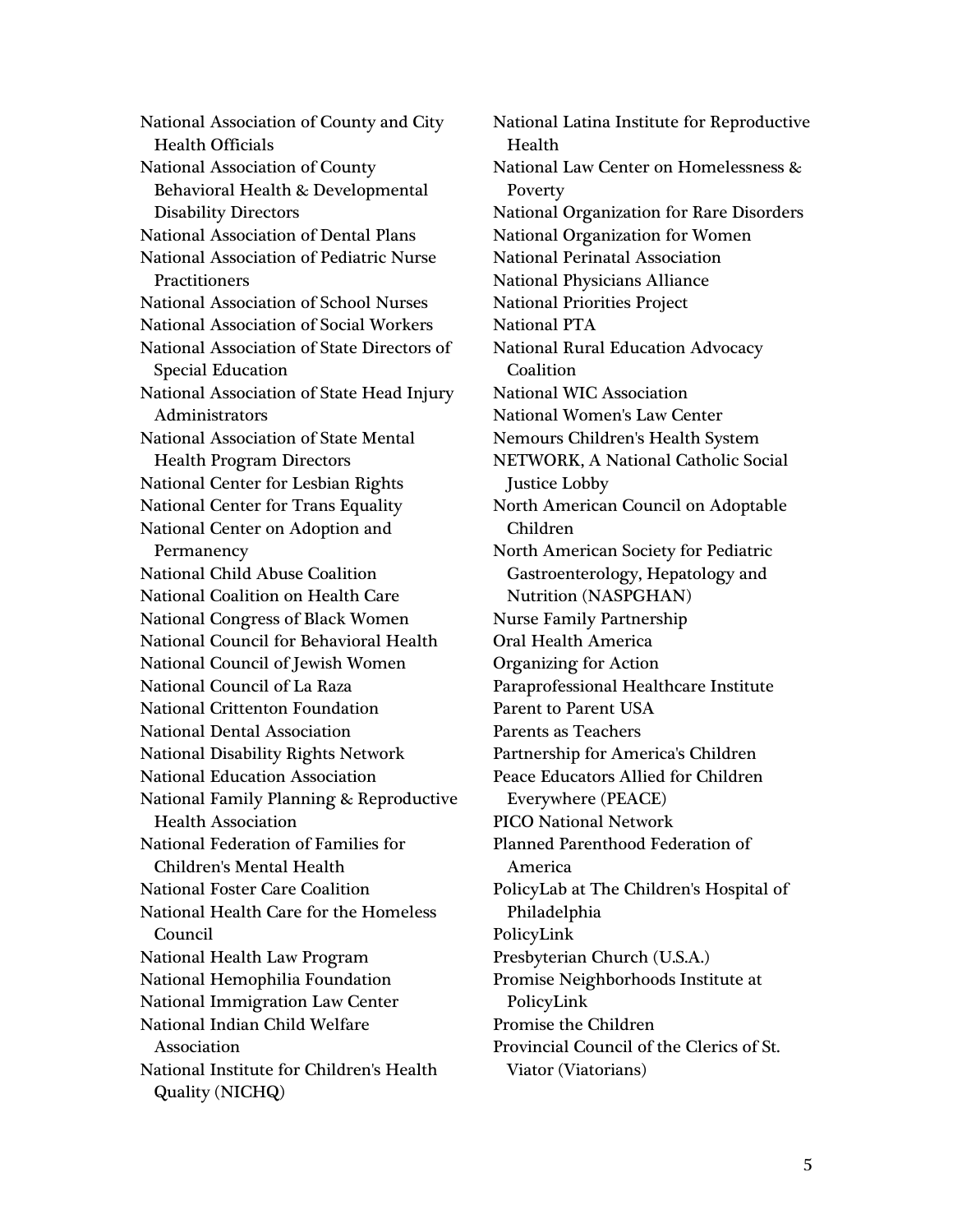Racial and Ethnic Health Disparities Coalition Raising Women's Voices REACHUP, Inc. Religious Coalition for Reproductive Choice Resources for Human Development RESULTS Save the Children School Social Work Association of America School-Based Health Alliance SEIU Shriners Hospitals for Children Single Stop Sisters of Mercy of the Americas' Institute Justice Team Sisters of St. Joseph of Carondelet Sisters of the Holy Spirit and Mary Immaculate Sisters, Servants of the Immaculate Heart of Mary Society of St.Vincent de Paul SparkAction Structured Employment Economic Development Corporation Summit Health Institute for Research and Education, Inc. Tenet Healthcare The AIDS Institute The Arc of the United States The Cave Institute The Hemophilia Alliance The National Alliance to Advance Adolescent Health The Salvation Army The Shriver National Center on Poverty Law Tourette Syndrome Association Treatment Communities of America Trust for America's Health Tuberous Sclerosis Alliance Union for Reform Judaism

Union of Sisters of the Presentation of the B.V.M. - US Province United Cerebral Palsy United Church of Christ, Justice & Witness Ministries United Way Worldwide Universal Health Care Action Network USAction Education Fund Working America Workmen's Circle Young Invincibles YWCA USA

# STATE, TERRITORY AND LOCAL ORGANIZATIONS

## ALABAMA

Alabama Chapter-American Academy of **Pediatrics** Alabama Dental Association Alabama Disabilities Advocacy Program American Lung Association in Alabama Children's of Alabama Family Voices of Alabama Medical Association of the State of Alabama Teen Parents as Teachers United Way of Etowah County United Way of West Alabama University of South Alabama Children's and Women's Hospital VOICES for Alabama's Children YWCA Central Alabama

## ALASKA

AK Child & Family Alaska Primary Care Association American Lung Association in Alaska Juneau Youth Services North Star Behavioral Health System Sitka Local Foods Network The Salvation Army Clitheroe Center United Way of Anchorage United Way of Mat-Su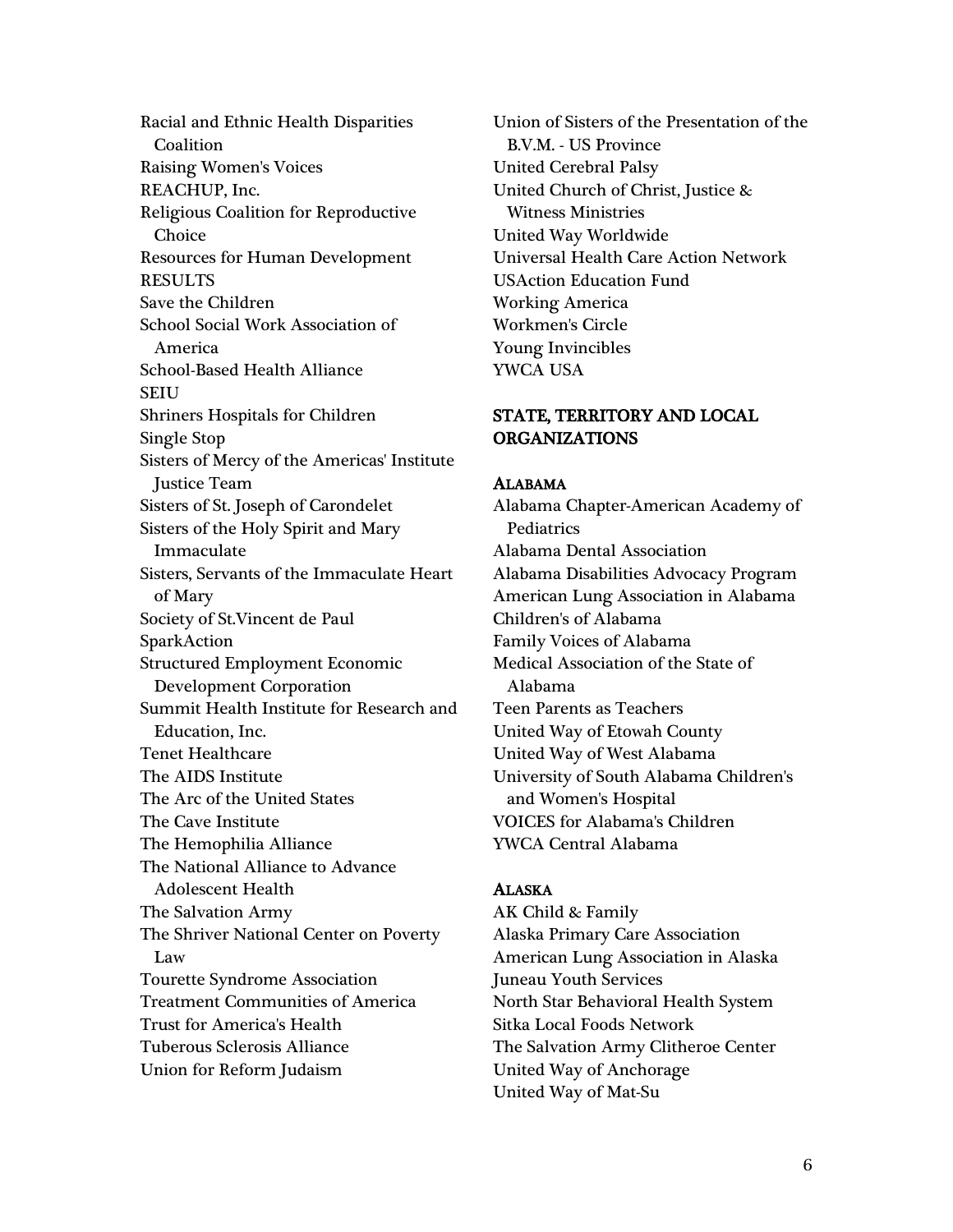## AMERICAN SAMOA

Department of Health, Maternal and Child Health Division

## ARIZONA

American Lung Association in Arizona Arizona Chapter of the American Academy of Pediatrics Arizona State Dental Hygienists' Association Children's Action Alliance Maricopa County Oral Health Leaders, Advocates and Resources, Oral Health **Coalition** Phoenix Children's Hospital Rehoboth Community Development Corporation Southern Arizona Dental Hygiene Society United Way of Tucson and Southern Arizona

## ARKANSAS

American Lung Association in Arkansas Arkansas Advocates for Children and Families Arkansas Children's Hospital Arkansas Disability Coalition The Living Affected Corporation United Way of Garland County Youth Home, Inc.

# **CALIFORNIA**

211 LA County ACT for Women and Girls American Academy of Pediatrics, CA Chapter 1 American Academy of Pediatrics, CA Chapter 3 American Academy of Pediatrics, California American Lung Association in California Arrowhead United Way Asian Americans Advancing Justice - Los Angeles

Asian Law Alliance Asian Pacific Policy & Planning Council Autism Deserves Equal Coverage Bend the Arc: Bay Area Bend the Arc: South Bay Chapter Bend the Arc: Southern California CA School Boards Association Calaveras Health and Human Services California Academy of Family Physicians California Association of Food Banks California Children's Hospital Association California Immigrant Policy Center California Medical Association California Pan-Ethnic Health Network (CPEHN) California Partnership California Primary Care Association California School-Based Health Alliance California State Association of Counties Capital Service Center Council Center for Independence of Individuals with Disabilities Centro La Familia Advocacy Services Child Health and Disability Prevention Children's Defense Fund California Children's Health Initiative of Santa Barbara County Children's Hospital Los Angeles Children's Hospital of Orange County Chinese Progressive Association Children Now Clinica Sierra Vista Coalition for Humane Immigrant Rights of Los Angeles (CHIRLA) Community Health Councils Community Health Partnership Community Medical Centers, Inc. Contra Costa Health Plan County Welfare Directors Association of California Daughters of Charity, Province of the **West** Delta Dental of California Dependency Legal Group of San Diego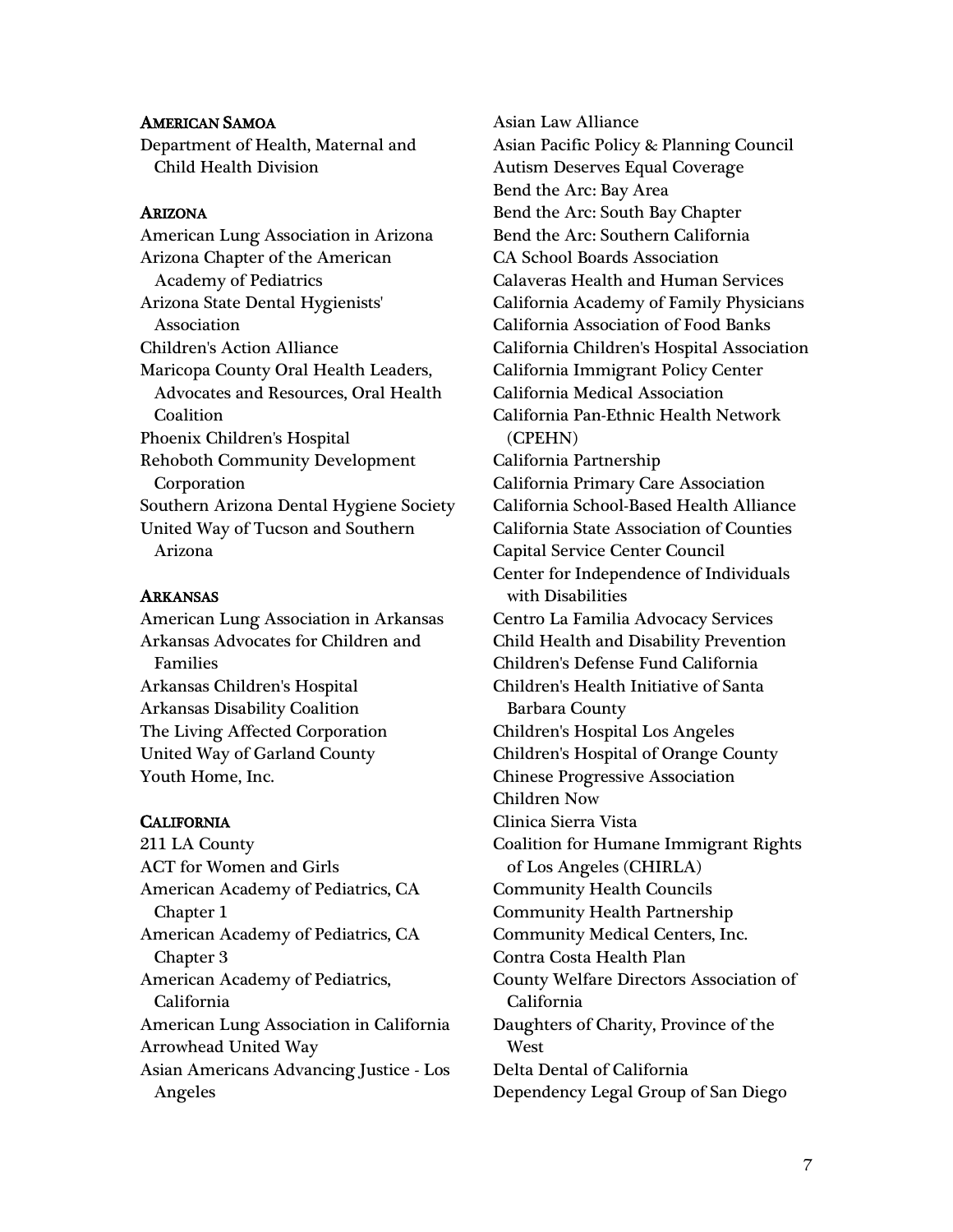Family Voices of California First 5 Santa Cruz County Food for People Fresno Healthy Communities Access Partners Friends of Family Health Center Give For a Smile Gold Coast Health Plan Healthcare Program for Children Helping Other People Eat InnerCity Struggle Kern Family Healthcare L.A. Care Health Plan Libreria Del Pueblo, Inc. Lutheran Office of Public Policy - California Maternal and Child Health Access Miller Children's & Women's Hospital Long Beach Mojave Valley United Way Northeast Valley Health Corporation Orange County United Way Peace and Justice Network PICO California Placer Independent Resource Services Proteus, Inc. Rady Children's Hospital Roots Community Health Center Sacramento Area Congregations Together Sacred Heart Community Service San Francisco Health Plan Service Center for Independent Life Social Justice Fund for Ventura County St. Joseph Health St. Joseph Health, St. Mary Stanford Children's Health The Children's Dental Center of Greater Los Angeles The Children's Partnership The G.R.E.E.N. Foundation The Los Angeles Trust for Children's Health UCSF Benioff Children's Hospital Oakland

United Way California Capital Region United Way Monterey County United Way of Fresno County United Way of Greater Los Angeles United Way of Kern County United Way of Northern California United Way of Northern Santa Barbara **County** United Way of San Diego County United Way of San Luis Obispo County United Way of Santa Barbara County United Way of Santa Cruz County United Way of Stanislaus County United Way of the Bay Area United Way of the Desert United Way of the Wine Country United Way of Tulare County United Way of Ventura County United Way Silicon Valley United Ways of California Valley Children's Healthcare Valley Children's Hospital Valley Community Healthcare Vincentian Service Corps Western Center on Law and Poverty Woodland United Way Worksite Wellness LA

## COLORADO

9to5 Colorado American Friends Service Committee American Lung Association in Colorado Center for African American Health Children's Hospital Colorado Co-Operate Colorado Colorado Access Colorado Bend the Arc: A Jewish Partnership for Justice Colorado Chapter, American Academy of Pediatrics Colorado Children's Campaign Colorado Coalition for the Medically Underserved Colorado Community Health Network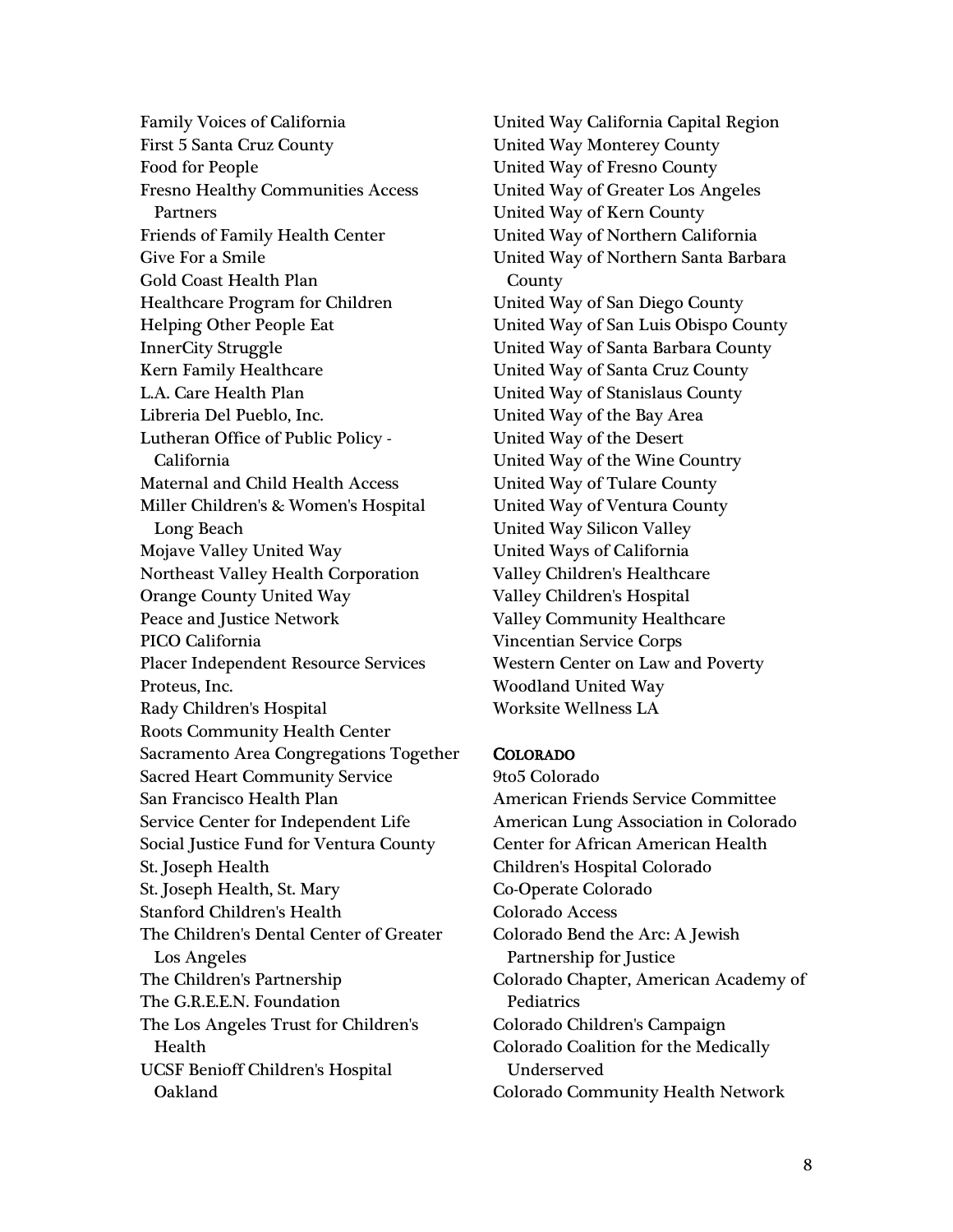Colorado Consumer Health Initiative Colorado Covering Kids and Families Colorado Jobs with Justice Colorado Latino Leadership Advocacy and Research Organization (CLLARO) Colorado Medical Society Colorado Organization for Latina Opportunity and Reproductive Rights Colorado Progressive Coalition Colorado School Medicaid Consortium (The Consortium) Denver Health Medical Plan, Inc. Disability Law Colorado Food and Water Watch Colorado Lutheran Advocacy Ministry-Colorado Mile High United Way Oral Health Colorado Posada Servicios de La Raza Together Colorado

### **CONNECTICUT**

American Lung Association in Connecticut Bridgeport Child Advocacy Coalition Catholic Charities Community Health Network of Connecticut, Inc. Connecticut Association for Human Services Connecticut Center for Patient Safety Connecticut Children's Medical Center Connecticut Citizen Action Group Connecticut Conference, United Church of Christ Connecticut Dental Hygienists' Association Connecticut Health Policy Project Connecticut Oral Health Initiative CT Chapter American Academy of **Pediatrics** Grace Evangelical Lutheran Church Integrated Health Services

Jewish Community Relations Council of New Haven Jewish Federation of Greater New Haven Klingberg Family Centers Legal Assistance Resource Center of CT Mental Health Association of CT Middlesex United Way New Haven Legal Assistance Association North Central Regional Mental Health Board Results, Coastal CT Town of New Milford Social Services United Way of Connecticut United Way of Greater Waterbury Universal Health Care Foundation of Connecticut Yale-New Haven Children's Hospital

### DELAWARE

American Lung Association in Delaware Delaware Center for Justice, Inc. Delaware Chapter-American Academy of Pediatrics Delaware Ecumenical Council on Children and Families Delaware State Dental Society Medical Society of Delaware

## DISTRICT OF COLUMBIA

American Lung Association in DC Children's National Health System DC Chapter of the American Academy of **Pediatrics** Medical Society of the District of Columbia We Are Family Senior Outreach Network

### FLORIDA

All Children's Hospital Johns Hopkins Medicine American Lung Association in Florida Arnold Palmer Hospital for Children Awake Pinellas Awake Tampa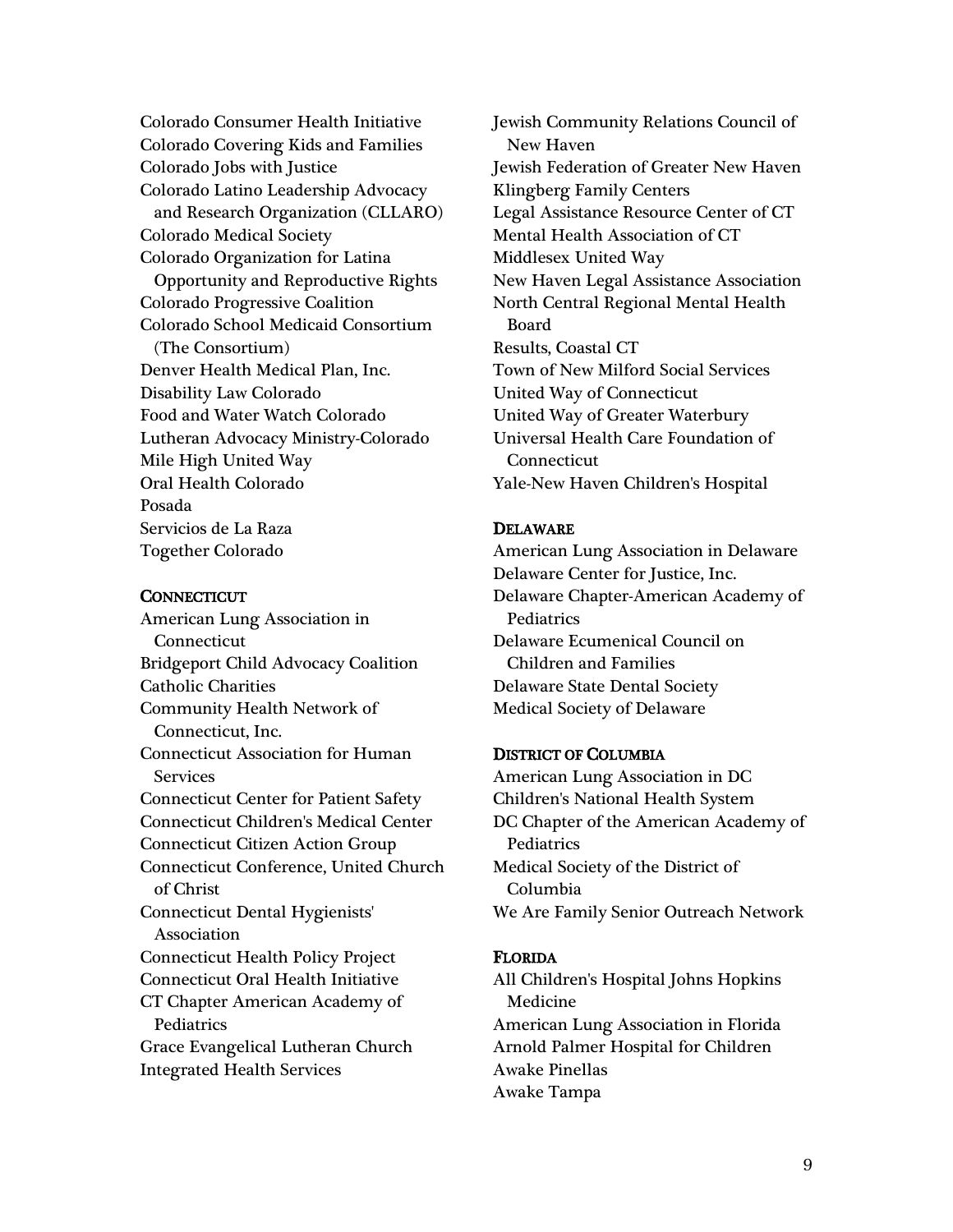Baptist Children's Hospital Black Woman's Roundtable Broward Health Medical Center Children's Hospital Catalyst Miami Central Florida Jobs with Justice Central Florida Labor Council For Latin American Advancement Children's Services Council of Broward County Democratic Progressive Caucus of Florida Democratic Women's Club Florida Faith in Florida Florida Association of Children's **Hospitals** Florida Center for Fiscal and Economic Policy Florida CHAIN Florida Chapter of American Academy of **Pediatrics** Florida Child Healthcare Coalition Florida Coalition on Black Civic Participation Florida Consumer Action Network Florida Dental Association Florida Immigrant Coalition Florida Legal Services, Inc. Florida State Asa Philip Randolph Institute Golisano Children's Hospital Heart of Florida United Way Immokalee Multicultural Multipurpose Community Action Agency Joe DiMaggio Children's Hospital Justicia Now Miami Children's Hospital Palm Beach Children's Hospital at St. Mary's Medical Center Progress Florida Sarasota County Community Alliance South Florida Voices for Working Families St. Joseph's Children's Hospital (BayCare Health System)

Success By 6 Thai-American Association of South Florida The Children's Hospital at Sacred Heart The Children's Trust The Main Street Alliance Treasure Coast Community Health, Inc. United Way of Broward County United Way of Central Florida United Way of Florida United Way of Hernando County United Way of Manatee County United Way of Martin County United Way of Miami-Dade United Way of Northeast Florida United Way of Pasco County United Way of Suwannee Valley United Way of the Florida Keys Wolfson Children's Hospital Woman To Woman Global Mentorship Network

### **GEORGIA**

American Academy of Pediatrics-Ga. Chapter American Lung Association in Georgia Chatham County Safety Net Planning Council Children's Healthcare of Atlanta Easter Seals Southern Georgia, Inc. Equal Opportunity Professional Services Georgia Advocacy Office Georgia Rural Urban Summit Georgians for a Healthy Future Greater Vine City Opportunities Program, Inc. Kicklighter Resource Center Medical Association of Georgia Parent to Parent of Georgia United Way of Central Georgia United Way of Colquitt County United Way of Gordon County United Way of Greater Atlanta United Way of the CSRA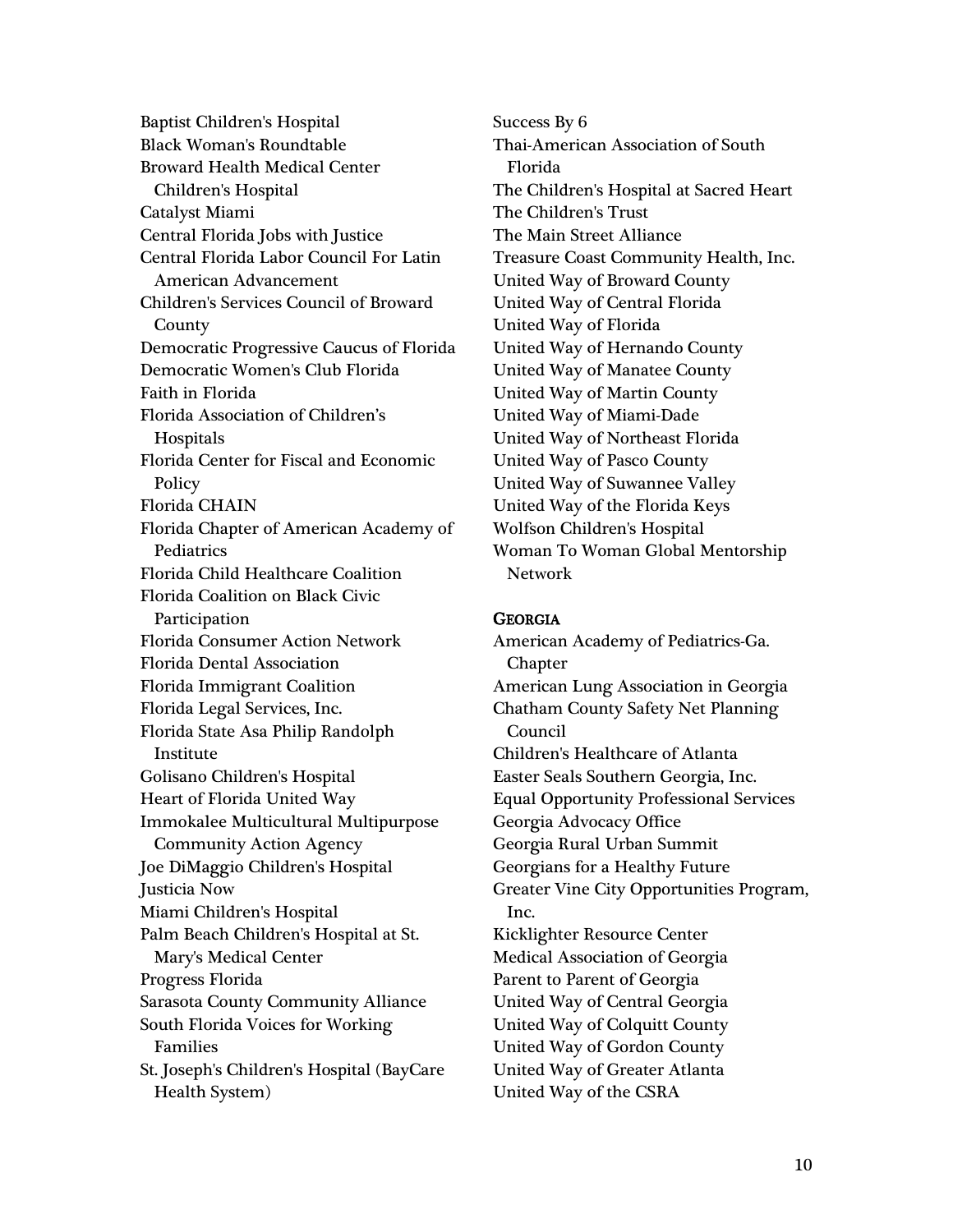Voices for Georgia's Children West Broad Street YMCA

# HAWAII

Aloha United Way American Academy of Pediatrics, Hawaii Chapter, Inc. American Lung Association in Hawaii Assistive Technology Resource Centers of Hawaii Blueprint for Change Hale Na'au Pono Wai'anae Neighborhood Place Hawaii COPD Coalition Hawaii Dental Association KCAA Preschools of Hawaii Kick Start Karate Ku Aloha Ola Mau Lanakila Pacific Learning Disabilities Association of Hawaii Mokichi Okada Association of Hawaii Project Vision Hawaii The Children's Alliance of Hawaii Waikiki Health Waimanalo Health Center

# IDAHO

American Academy of Pediatrics- Idaho Chapter American Lung Association in Idaho Blaine County Hunger Coalition Idaho Oral Health Alliance Idaho Parents Unlimited St. Luke's Children's Hospital United Vision for Idaho United Way of South Central Idaho

# ILLINOIS

AIDS Foundation of Chicago American Lung Association in Illinois Ann & Robert H. Lurie Children's Hospital of Chicago Benton House

Bright Beginnings Christian DayCare and Preschool Chicago Area Peace Action Chicago Community Oral Health Forum EverThrive Illinois Fox Valley United Way Governmental Strategic Solutions, LLC Health & Medicine Policy Research Group Home of Hope Cancer Wellness Center Illinois Chapter, American Academy of **Pediatrics** Illinois Coalition for Immigrant and Refugee Rights Illinois State Policy Advocacy Network National Council of Jewish Women Kewanee Area United Way Kishwaukee United Way La Rabida Children's Hospital Lee County United Way Logan Square Neighborhood Association Oak Park River Forest Food Pantry Public Action Foundation Quad Communities Development Corporation Shining Star Children's Advocacy Center United Way of Central Illinois United Way of Danville Area United Way of Illinois United Way of Kankakee & Iroquois Counties United Way of Lake County United Way of Lee County United Way of Metropolitan Chicago United Way of Rock River Valley United Way of Will County Voices for Illinois Children Zion Community Focus Group

# INDIANA

About Special Kids American Lung Association in Indiana Catholic Charities - Diocese of Gary, Inc. Covering Kids and Families of Indiana Family Voices IN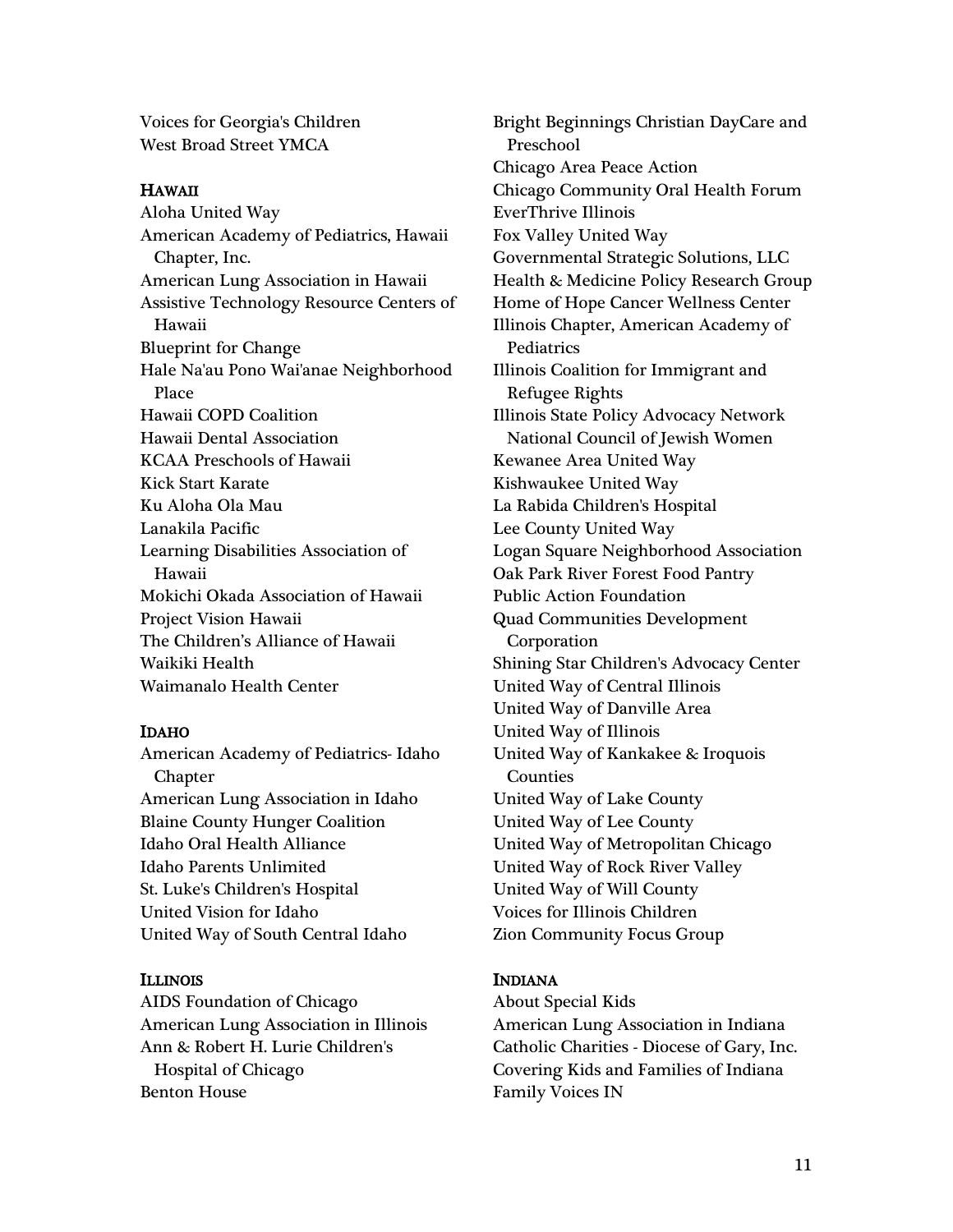IN Association of United Ways Indiana Dental Association Jackson County United Way Lake Area United Way MDwise, Inc. Riley Hospital for Children at IU Health Stepping Stone Shelter for Women, Inc. United Way of Adams County United Way of Allen County United Way of Delaware County United Way of LaPorte County United Way of Madison County, Inc. United Way of Monroe County United Way of St. Joseph County United Way of Wells County VOYAGES

# IOWA

Access 2 Independence of the Eastern Iowa Corridor American Lung Association in Iowa Blank Children's Hospital Brain Injury Alliance of Iowa Child and Family Policy Center Fort Madison Area Untied Way Franciscan Peace Center Hawkeye Area Community Action Program Iowa Chapter of The American Academy of Pediatrics Iowa Citizen Action Network Iowa Dental Association Iowa Main Street Alliance Iowa Primary Care Association Iowa Public Health Association NAMI Greater Des Moines NAMI Iowa Sisters of the Presentation United Way of Central Iowa United Way of East Central Iowa United Way of Muscatine United Way of Siouxland United Way of the Quad Cities Area Visiting Nurse Services of Iowa

## KANSAS

American Lung Association in Kansas Dominican Sisters Ministry of Presence Health Partnership Clinic Kansas Action for Children Kansas Chapter, American Academy of **Pediatrics** Kansas Children's Service League Kansas Health Consumer Coalition Oral Health Kansas Salina Area United Way United Community Services of Johnson County United Way of Dodge City United Way of Greater Topeka United Way of the Flint Hills

# **KENTUCKY**

American Lung Association in Kentucky Covering Kentucky Kids and Families Family & Children's Place Justice, Peace and Integrity of Creation Commission Kentucky Chapter of the American Academy of Pediatrics Kentucky Dental Association Kentucky Equal Justice Center Kentucky Mental Health Counseling Association Kentucky Oral Health Coalition Kentucky Partnership for Families Kentucky Primary Care Association Kentucky Youth Advocates Kosair Children's Hospital NAMI Bowling Green Norton Healthcare Passport Health Plan The Center for Women and Families Tri-County Kentucky United Way United Way of Central Kentucky United Way of Franklin County United Way of Greater Cincinnati and Northern Kentucky United Way of Kentucky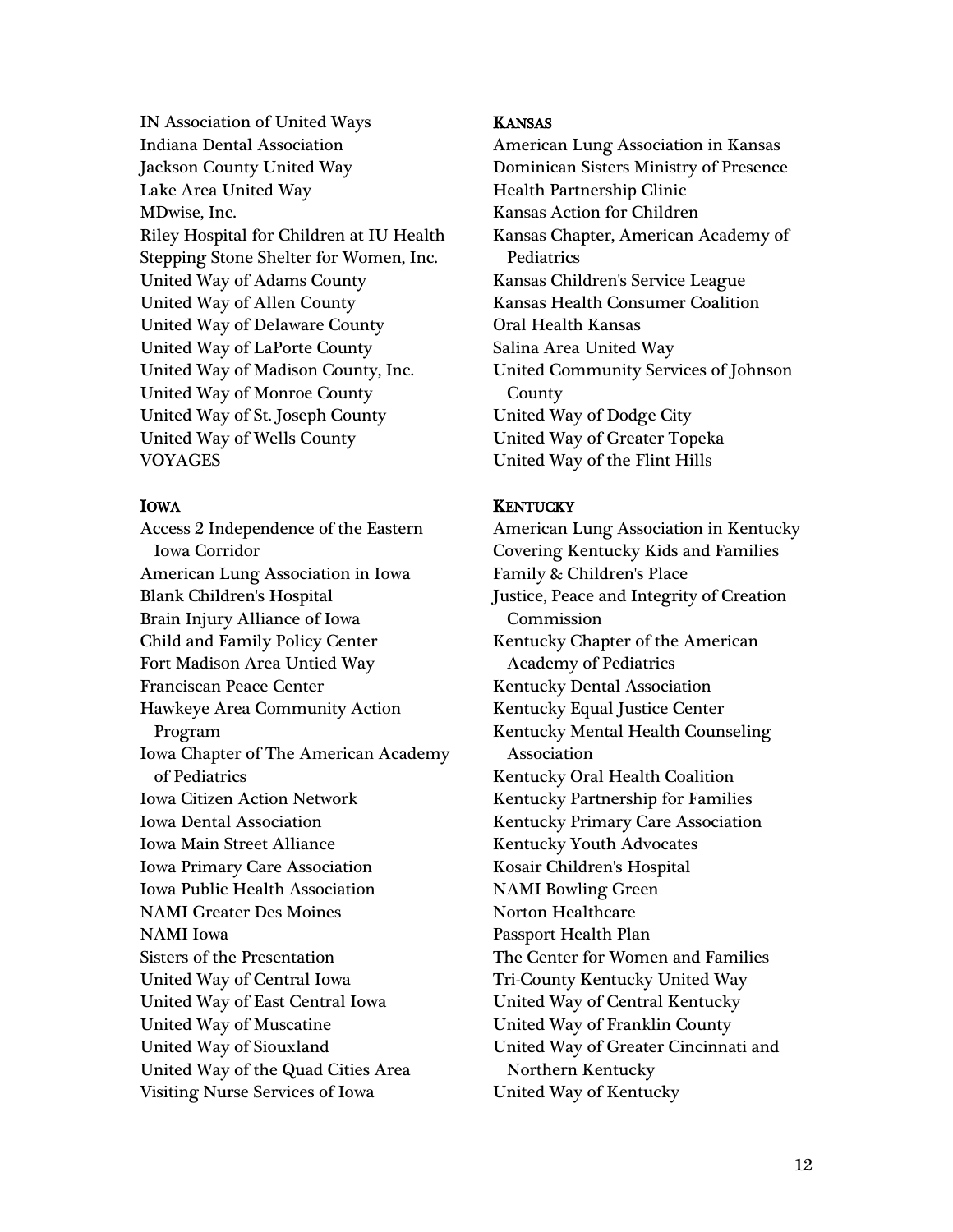United Way of Northeast Kentucky United Way of Northern Kentucky United Way of Paducah-McCracken **County** United Way of Southern Kentucky United Way of the Bluegrass United Way of the Coalfield United Way of the Ohio Valley, Inc.

## LOUISIANA

Advocacy Center American Lung Association in Louisiana Childhood & Family Learning Foundation Jesuit Social Research Institute Louisiana Housing Alliance Louisiana Progress Louisiana State Medical Society Providence Community Housing The Micah Project United Way of Central Louisiana United Way of Northwest Louisiana United Way of Southeast Louisiana United Way Southwest Louisiana

## MAINE

American Lung Association in Maine Bucksport Regional Health Center Community Dental Every Child Matters in Maine Harrington Family Health Center Maine Center for Economic Policy Maine Chapter, American Academy of **Pediatrics** Maine Children's Alliance Maine Consumers for Affordable Health Care Maine Dental Association Maine Equal Justice Partners Maine People's Alliance Maine People's Resource Center Maine Primary Care Association New Directions for Maine Families Opportunity Enterprises Penobscot Community Health Care

Pleasant Point Passamaquoddy Tribe United Way of Laurel County United Way of York County York County Community Action Corporation

#### MARYLAND

Advocates for Children and Youth American Lung Association in Maryland Chesapeake Pediatric Dental Group County United Way Govans Ecumenical Development Corporation Johns Hopkins Maryland Chapter, AAP Maryland Dental Action Coalition Maryland Disability Law Center Maryland United for Peace and Justice Maryland Women's Coalition for Health Care Reform MD Citizens' Health Initiative Ed Fund Mt. Washington Pediatric Hospital PeterCares House Progressive Maryland Public Justice Center The Family Tree (Prevent Child Abuse MD/Parents Anonymous MD) United Way of Frederick County

#### **MASSACHUSETTS**

Action for Boston Community Development, Inc. American Lung Association in **Massachusetts** Blue Cross Blue Shield of Massachusetts Boston Children's Hospital Boston Homeless Solidarity Committee Boston Public Health Commission Community Action Agency of Somerville, Inc. Congregation Bnai Israel Tikkun Olam Committee Federation for Children with Special Needs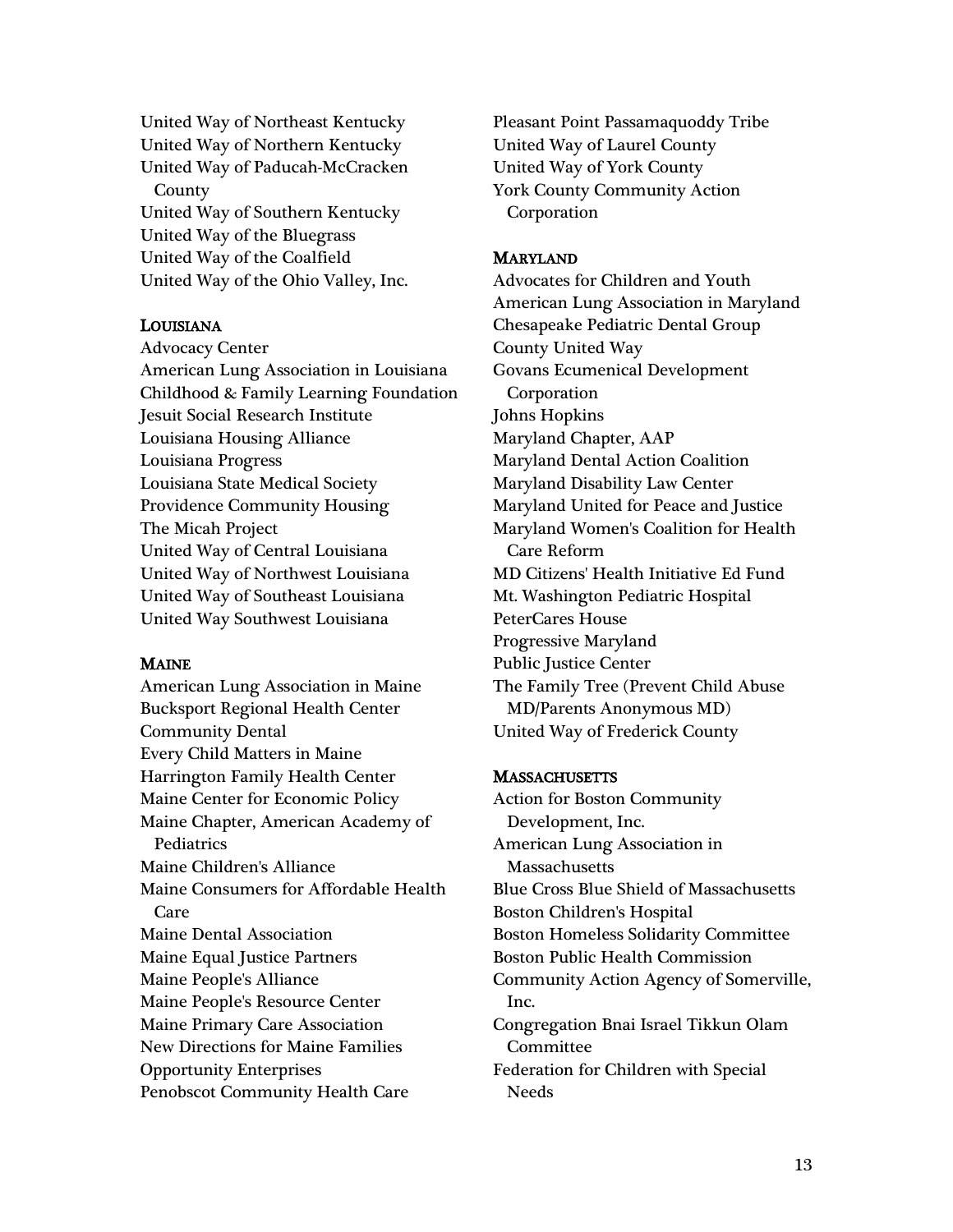Health Care For All Health Law Advocates Jewish Alliance for Law & Social Action Lynn Economic Opportunity, Inc. Massachusetts Chapter of the American Academy of Pediatrics Massachusetts Dental Society Massachusetts Immigrant and Refugee Advocacy Coalition (MIRA) Massachusetts Law Reform Institute Massachusetts Medical Society Massachusetts Peace Action North Shore United Way Somerville Homeless Coalition United Way of Central Massachusetts United Way of Massachusetts Bay and Merrimack Valley United Way of Southbridge, Sturbridge & Charlton Watertown Citizens for Peace, Justice and the Environment Western Massachusetts Chapter of Bend The Arc

# **MICHIGAN**

Allegan County United Way American Lung Association in Michigan Association for Children's Mental Health Barsamian Family Dentistry, PC Bridging Communities, Inc. Bronson Healthcare Group Capital Area United Way Center for Family Health Char-Em United Way Cherry Health Children's Hospital of Michigan - Detroit Medical Center Copper Country United Way Eaton County United Way Free Clinics of Michigan Greater Lansing Labor Council AFL-CIO Health Department of Northwest Michigan Hurley Children's Hospital

Lenawee United Way Love INC of Manistee County Marriage Resource Center of Southeast Michigan MI Chapter American Academy of **Pediatrics** Michigan Citizen Action Michigan Council for Maternal and Child Health Michigan Dental Association Michigan Disability Rights Coalition Michigan League for Public Policy Michigan Oral Health Coalition Michigan Primary Care Association Michigan State Medical Society MichUHCAN Northern Regional Bleeding Disorder **Center** Servants of Jesus The Jewish Fund United Way for Southeastern Michigan United Way of Delta County United Way of Jackson County United Way of the Lakeshore Valley Residential Services, Inc. Washtenaw Health Plan

## **MINNESOTA**

American Lung Association in Minnesota Children's Defense Fund-Minnesota Children's Dental Services Children's Hospitals and Clinics of Minnesota Church of St. Andrew Gillette Children's Specialty Healthcare ISAIAH Jewish Community Action Minnesota Chapter of the American Academy of Pediatrics Minnesota Council of Child Caring Agencies Shalom Lutheran Church Sherburne County Area United Way Southeastern Minnesota Synod, ELCA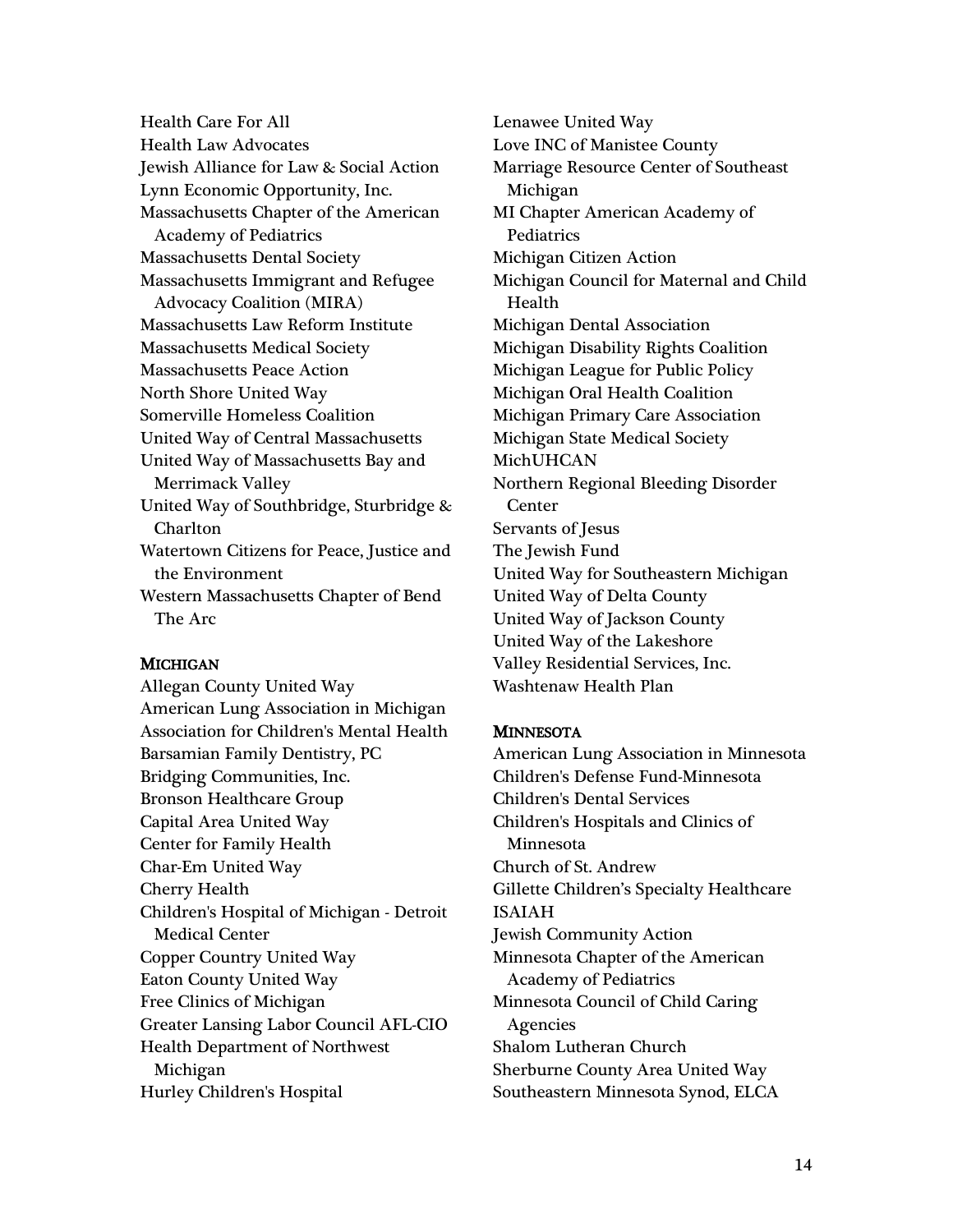United Way of Goodhue, Wabasha & Pierce Counties United Way of Greater Duluth

## **MISSISSIPPI**

Action Communication and Education Reform, Inc. American Lung Association in Mississippi Children's Defense Fund I- HELP Mississippi Center for Justice Mississippi Chapter, American Academy of Pediatrics Mississippi Dental Association Mississippi Human Services Coalition Mississippi Low Income Child Care Initiative Mound Bayou Area Human Rights Commission Public Policy Center of Mississippi

## **MISSOURI**

American Lung Association in Missouri Callaway County United Way Child Care Aware of Missouri Communities Creating Opportunity Daughters of Charity, Province of St. Louise Disability Resource Association Empower Missouri Evangelical Children's Home First Chance for Children God's Will In Action Heart of the Ozarks United Way Jewish Community Relations Council of St. Louis Let's Start Lutheran Family & Children's Services of Missouri Maternal, Child and Family Health Coalition Missouri Association for Community Action

Missouri Chapter, American Academy of **Pediatrics** Missouri Chapter, National Organization for Women Missouri Children's Leadership Council Missouri Citizen Education Fund Missouri Coalition for Oral Health Missouri Coalition of Children's Agencies Missouri Dental Association Missouri Family Health Council Missouri Health Care for All Missouri Hospital Association Missouri KIDS COUNT Missouri Progressive Action Group Missouri Progressive Vote Coalition Missourians Organizing for Reform and Empowerment NARAL Missouri Peace Economy Project Places for People, Inc. Saint Louis Crisis Nursery Senior Democrats of the Ozarks Service Employee International Union Missouri/Kansas State Council South Central Missouri Community Action Agency SSM Cardinal Glennon Children's Medical **Center** St. Louis Center for Family Development St. Louis Children's Hospital St. Louis Family and Community Partnership The United Way of Randolph County United Way of Greater Kansas City Vision for Children at Risk

## **MONTANA**

American Lung Association in Montana Child Care Resources Indian People's Action Montana Chapter of the American Academy of Pediatrics Montana Dental Association Montana Food Bank Network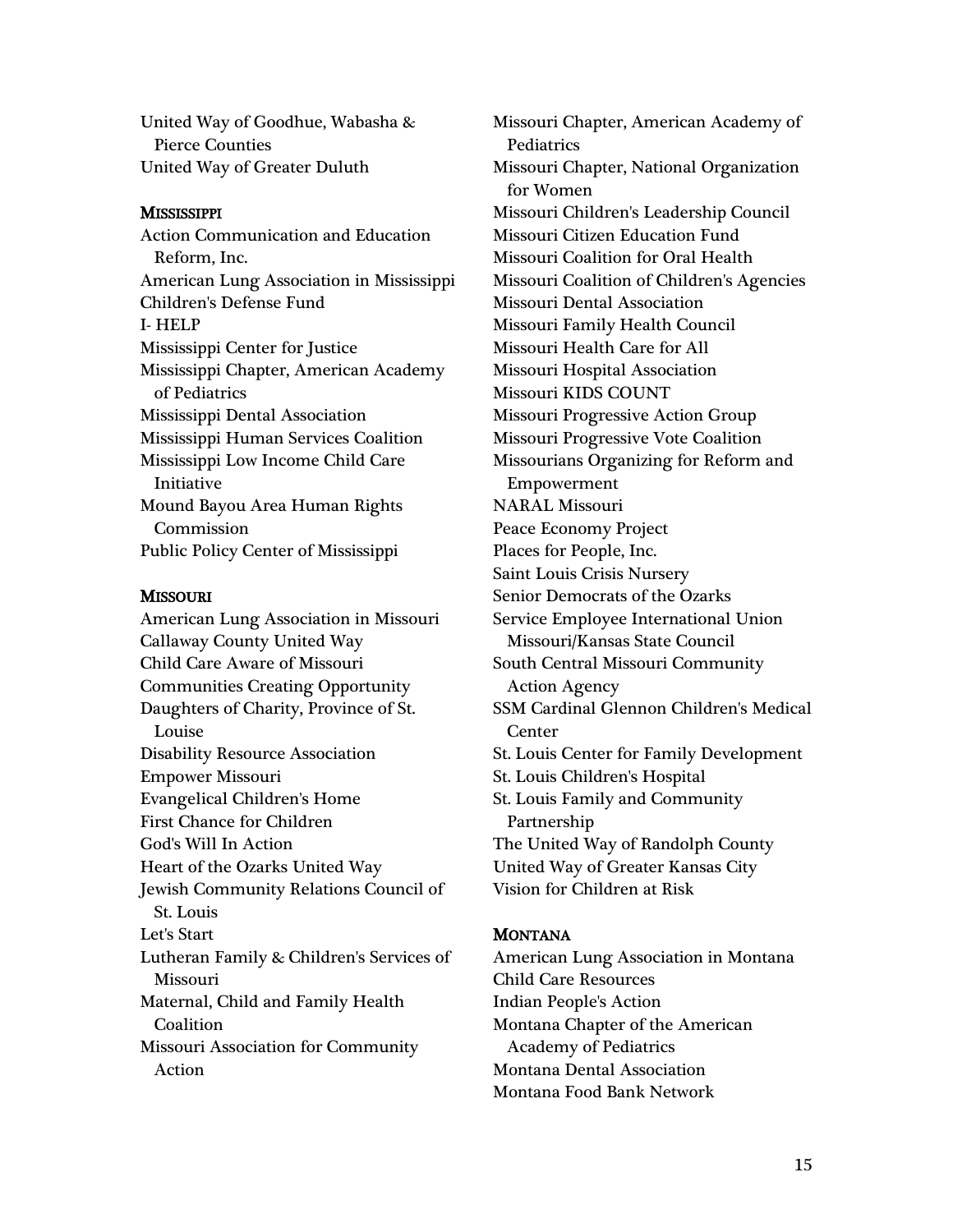Montana Medical Association Montana Organizing Project Montana Women Vote Musikanten Montana NARAL Pro-Choice Montana Rocky Mountain Hemophilia & Bleeding Disorders Association Sprout Oral Health United Way of Missoula County United Way of Yellowstone County Western Native Voice

### NEBRASKA

American Lung Association in Nebraska Blue Valley Community Action Partnership Children's Hospital & Medical Center Heartland United Way Holland Children's Movement Nebraska Child Healthcare Alliance Nebraska Families Collaborative Nebraska Medical Association Panhandle Independent Living Services

## NEVADA

ACTIONN ~ Acting in Community Together in Organizing Northern Nevada American Lung Association in Nevada Children's Advocacy Alliance Nevada Dental Association Nevada Health Centers, Inc. Nevada State Medical Association

## NEW HAMPSHIRE

American Lung Association in New Hampshire Every Child Matters in NH Granite United Way Monadnock Healthy Teeth to Toes New Hampshire Dental Society New Hampshire Kids Count New Hampshire Pediatric Society

New Hampshire Public Health Association New Hampshire Voices for Health Planned Parenthood of Northern New England

## NEW JERSEY

Advocates for Children of New Jersey American Lung Association in New Jersey Bergen County's United Way Bessie Mae Women and Family Health **Center** Boys & Girls Club Dental Center Camden Coalition of Healthcare Providers Children's Specialized Hospital Displaced Homemakers Network of NJ Family Service Association Family Voices NJ Greater Newark Health Care Coalition Health Professionals and Allied Employees Kids Corporation II Latino Action Network Latino Outreach of NJ Medical Society of NJ Mercer County Hispanic Association Meridian Health/K. Hovnanian Children's Hospital at Jersey Shore University Medical Center New Jersey Association of Community Providers, Inc. New Jersey Association of Mental Health and Addiction Agencies, Inc. New Jersey Citizen Action New Jersey Council of Teaching Hospitals New Jersey Main Street Alliance New Jersey Policy Perspective New Jersey Tenants Organization NJ State Association of Jewish Federations Northern NJ National Organization for Women Prevent Child Abuse New Jersey RESULTS Bernardsville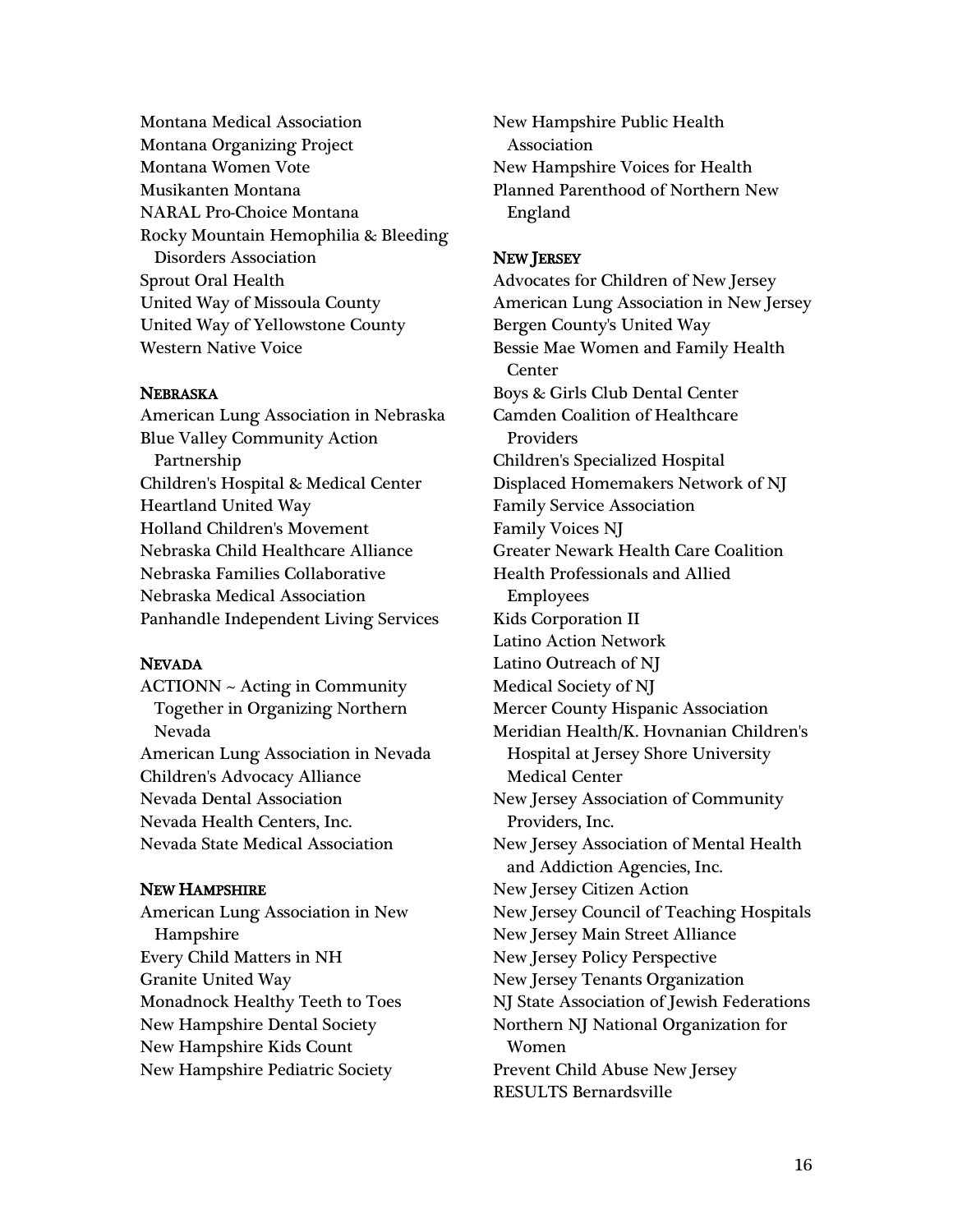Statewide Parent Advocacy Network The Dackks Group for Supportive Housing Development Unitarian Universalist Legislative Ministry of NJ United Way of Central Jersey United Way of Gloucester County United Way of Greater Philadelphia & Southern NJ United Way of Greater Mercer County United Way of Hunterdon County United Way of Monmouth County United Way of Northern NJ United Way of Ocean County United Way of Passaic County United Ways of New Jersey

## NEW MEXICO

American Lung Association in New Mexico Lutheran Advocacy Ministry - NM New Mexico Indian Council on Aging New Mexico Pediatric Society New Mexico Voices for Children NM Comunidades en Accion y de Fe Sangre de Oro, Inc. Southwest Women's Law Center

# NEW YORK

AAP New York 1 AIM Independent Living Center American Lung Association in New York Arab American Family Support Center Auburn Public Theater Auburn YMCA-WEIU Bleeding Disorders Association of Northeastern New York, Inc. Blythedale Children's Hospital Care for the Homeless Center for Independence of the Disabled, NY Cerebral Palsy Associations of New York State Chenango United Way

Children's Defense Fund - New York Children's Hospital at Montefiore Church Women United in New York State Citizen Action of New York Citizens' Committee for Children of New York Coalition For Asian American Children & Families Coalition on Human Needs Commission on the Public's Health System Community Action Planning Council Community Food Advocates Community Service Center of Greater Williamsburg Community Service Society of New York Confidential Help for Alcohol and Drugs Dental Hygienists' Association of the State of New York Diaspora Community Services Directions in Independent Living Empire Justice Center Every Child Matters Coalition Family & Children's Service of Niagara Family Planning Advocates of New York State Family Therapy Institute of Suffolk Foundation for Integrative AIDS Research (FIAR) Freedom Recreational Services for Youth with Disabilities Girl Scouts of NYPENN Pathways, Inc. Grassroot Meats Health Care Access Coalition Health Care for All New York Health People Community Preventive Health Institute Healthy Capital District Initiative Hemophilia Association of New York, Inc. Independent Living Center of the Hudson Valley J Teen Leadership Lawyers for Children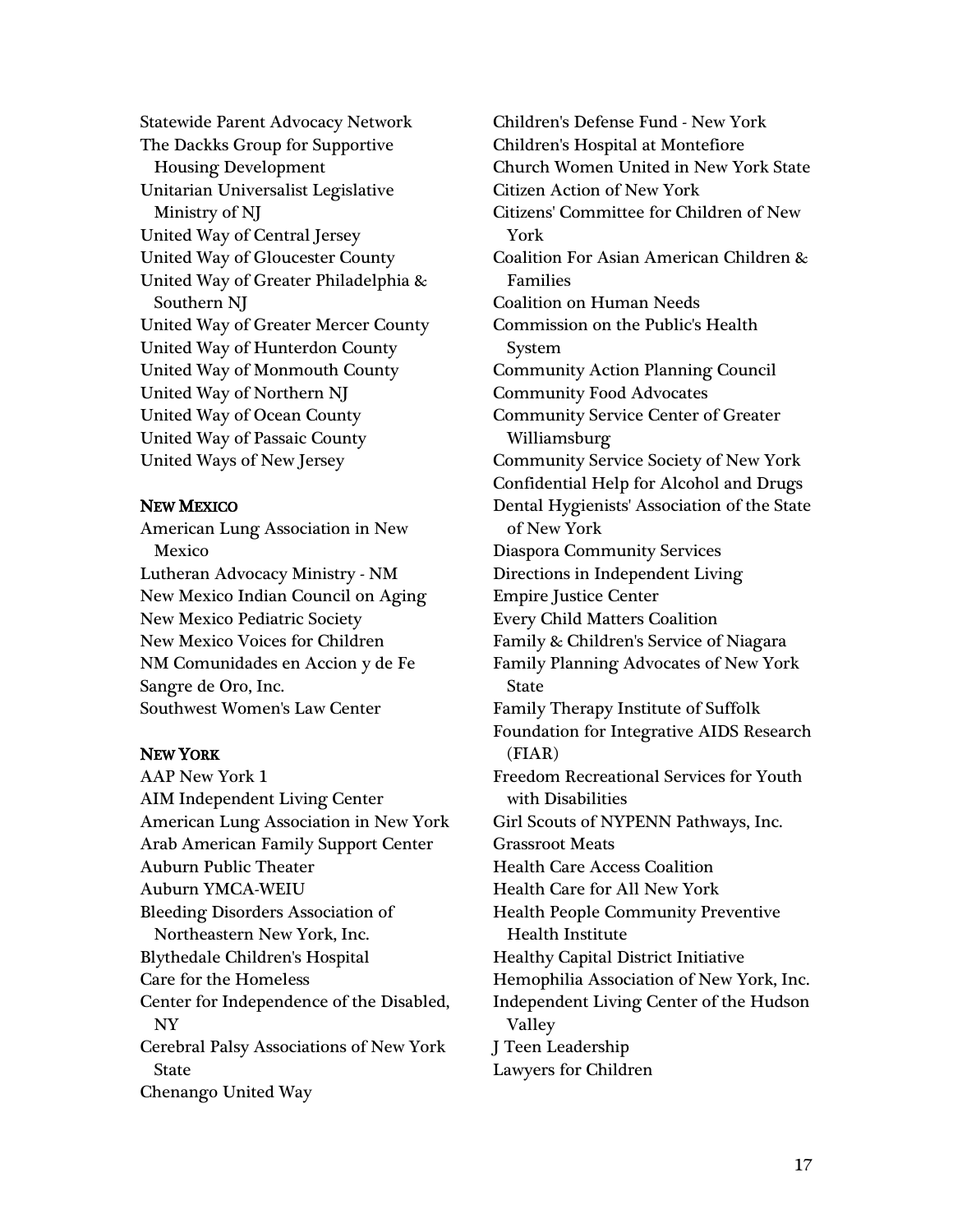Lesbian, Gay, Bisexual & Transgender Community Center Long Island Cares, Inc.- The Harry Chapin Food Bank Long Island Center for Independent Living, Inc. Long Island Progressive Coalition Make the Road New York Maternal-Infant Services Network Medicaid Matters New York Medical Society of the State of NY Metro New York Health Care for All Campaign Monroe Plan for Medical Care Montefiore Health System Morris Heights Health Center Mothers & Babies Perinatal Network Mount Sinai Health System NC Prenatal/Perinatal Council New York Association of Psychiatric Rehabilitation Services New York Blood Center New York City Coalition Against Hunger New York Lawyers for the Public Interest New York Legal Assistance Group New York State Coalition for Children's Mental Health Services New York State Dental Association New York State Oral Health Coalition New Yorkers for Accessible Health Coverage NYS AAP, District II, Chapter 2 NYS AAP, District II, Chapter 3 NYS Council for Community Behavioral Healthcare NYS Council of Churches Open Door Family Medical Center Our Lady of Lourdes Memorial Hospital Oxford Family Group Day Care Peace Action of Staten Island Pittsford Pediatric Associates, LLP Planned Parenthood of NYC Resource Center for Accessible Living Resource Center for Independent Living

Riverside Language Program Ryan-NENA Community Health Center Schuyler Center for Analysis and Advocacy Sick Kids Need Involved People of NY Southern Tier Independence Center The Children's Agenda The Children's Aid Society The Citizens' Committee for Children of New York The Coalition of Behavioral Health Agencies, Inc. The Interfaith Alliance of Rochester The New York Immigration Coalition Unite Women New York, Inc. United Way for Cortland County United Way of Broome County United Way of Buffalo & Erie County United Way of Cayuga County United Way of Central New York United Way of Delaware and Otsego Counties, Inc. United Way of Fulton County United Way of Greater Niagara United Way of Greater Oswego County United Way of Greater Rochester, Inc. United Way of Montgomery County United Way of New York City United Way of Northern Chautauqua County United Way of NYS United Way of Ontario County United Way of Rockland United Way of Seneca County United Way of Sullivan County United Way of the Adirondack Region, Inc. United Way of the Dutchess-Orange Region United Way of the Greater Capital Region United Way of the Southern Tier United Way of Tompkins County United Way of Westchester and Putnam Unity House of Cayuga County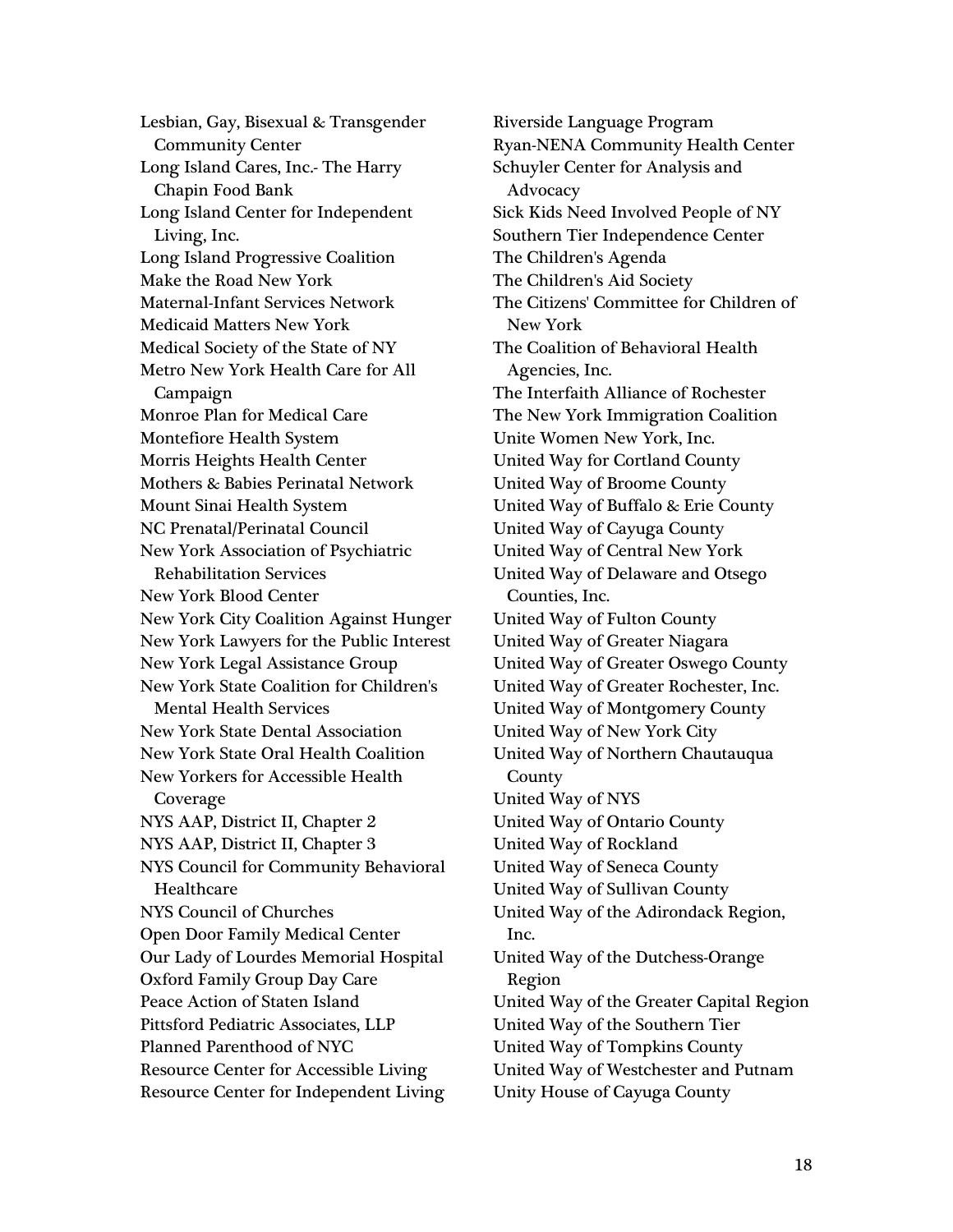Westchester Children's Association Westchester Independent Living Center William F. Ryan Community Health Network Women's City Club of New York, Inc.

#### NORTH CAROLINA

American Lung Association in North Carolina Carolina Jews for Justice Disability Rights North Carolina Duke Children's Hospital and Health **Center** Health Care for All NC Hemophilia of North Carolina NC Dental Society North Carolina Community Health Center Association North Carolina Council of Churches North Carolina Medical Society RESULTS NC Triangle RESULTS-Asheville Chapter United Way of Asheville & Buncombe County United Way of Beaufort County United Way of Forsyth County United Way of Greater Greensboro United Way of Henderson County United Way of Lincoln County United Way of Moore County United Way Of North Carolina/NC Disaster Relief Fund United Way of Rutherford County, Inc.

#### NORTH DAKOTA

American Lung Association in North Dakota Family Voices of ND ND Medical Association North Dakota Chapter American Academy of Pediatrics North Dakota Dental Association Souris Valley United Way

United Way of Grand Forks, East Grand Forks & Area

#### **OHIO**

Akron Children's Hospital American Lung Association in Ohio Asian Services In Action, Inc. **CareSource** Center for Closing the Health Gap Children's Defense Fund-Ohio Cincinnati Children's Hospital Medical **Center** Coalition of Rural and Appalachian Schools Coalition on Homelessness & Housing in Ohio Columbus-Franklin County UAW CAP Council Contact Center CWRU Schubert Center for Child Studies Dayton Children's Hospital Early Childhood Resource Center Empathy Surplus Project Family Service of Northwest Ohio Franklin County Chapter A. Philip Randolph Institute Legal Aid Society of Southwest Ohio, LLC Lorain County Community Action Agency Mahoning-Youngstown Community Action Partnership Mental Health Services of Clark and Madison Counties, Inc. National Alliance on Mental Illness of Ohio Nationwide Children's Hospital Netcare Access New Madison UMC Ohio Association of Community Health **Centers** Ohio Association of Foodbanks Ohio Children's Hospital Association Ohio Consumers for Health Coverage Ohio Council of Churches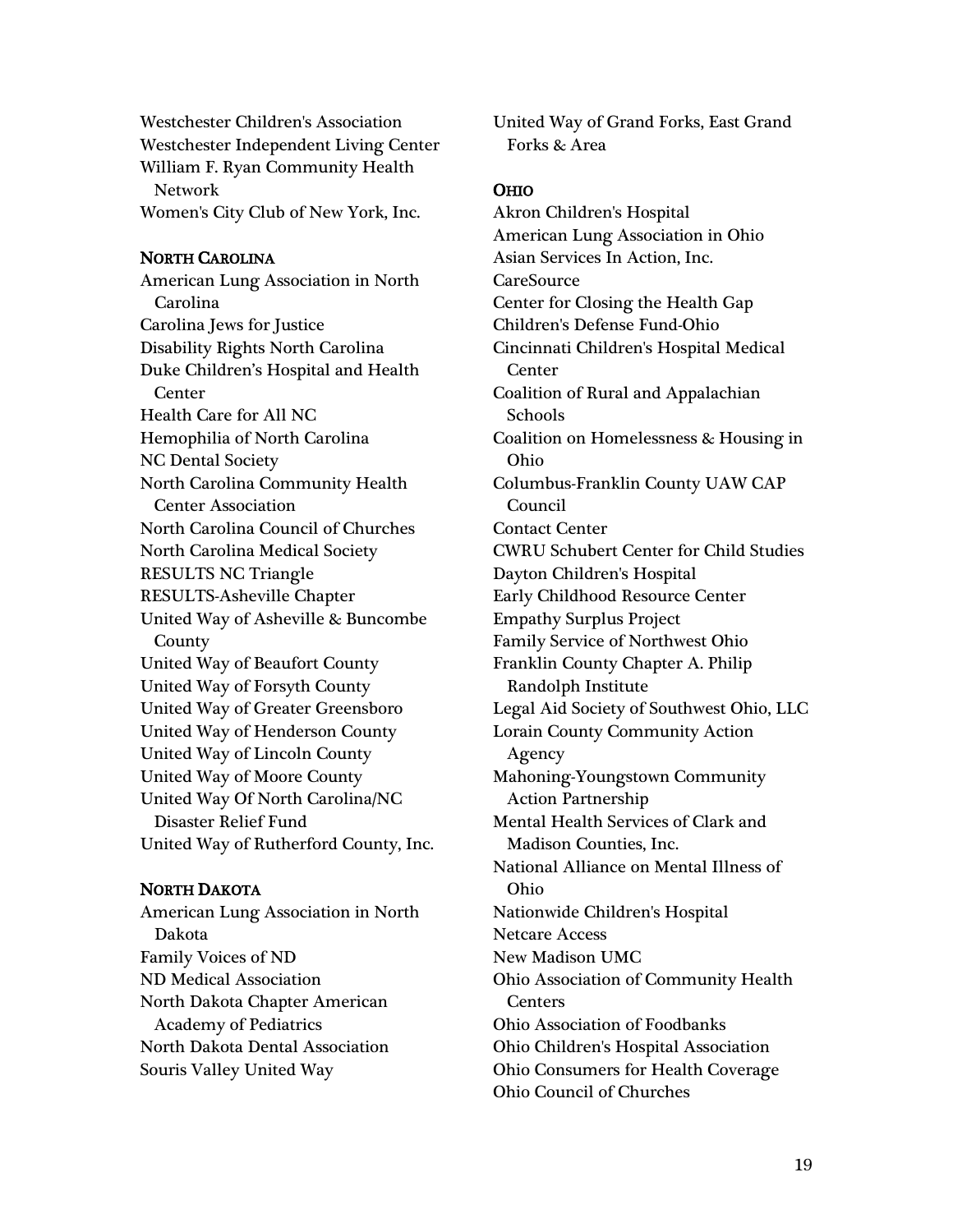Ohio Dental Association Ohio Federation of Teachers Ohio Religious Coalition for Reproductive **Choice** Ohio State Medical Association Ohio Sustainable Business Council Ohio United Way Orrville Area United Way OUR Home Family Resource Center Plymouth Shiloh Food Pantry ProgressOhio ProMedica PUSH-People United for Self Help SEM Food Pantry South Community, Inc. St. Jude Helping Hands, Second Harvest of North Central Ohio Toledo Area Jobs with Justice & Interfaith Worker Justice Coalition Townhall II UH Rainbow Babies & Children's Hospital United Appeal for Athens County, Ohio United Automobile Workers United Way of Central Ohio United Way of Clinton County United Way of Defiance County United Way of Fayette County United Way of Gallia Count United Way of Greater Cincinnati United Way of Greater Cleveland United Way of Greater Toledo United Way of Hardin County United Way of Hocking County United Way of Knox County Ohio, Inc. United Way of Licking County United Way of Morrow County United Way of Muskingum, Perry and Morgan Counties United Way of Paulding County United Way of Pickaway County United Way of Portage County United Way of Wayne and Holmes Counties, Inc. United Way of Williams County

United Way Scioto & Adams Counties United Way Services of Geauga County Universal Health Care Action Network Ohio Voices for Ohio's Children West Ohio Food Bank Westside Ecumenical Community Food Pantry

### **OKLAHOMA**

American Lung Association in Oklahoma Oklahoma Chapter of the American Academy of Pediatrics (OKAAP) Oklahoma Dental Association Oklahoma State Medical Association

#### **OREGON**

American Lung Association in Oregon Cascade AIDS Project Children First for Oregon Health Care for All Oregon Impact NW Oregon Action Oregon Center for Public Policy Oregon Pediatric Society Oregon School-Based Health Alliance Oregon Women's Action for New **Directions** ROSE Community Development Siuslaw Area Partnership to Prevent Substance Abuse The Main Street Alliance of Oregon United Way of Clatsop County United Way of Columbia County United Way of Deschutes County United Way of Jackson County United Way of Lane County United Way of Umatilla and Morrow Counties Women's International League for Peace and Freedom

## PENNSYLVANIA

Allies for Children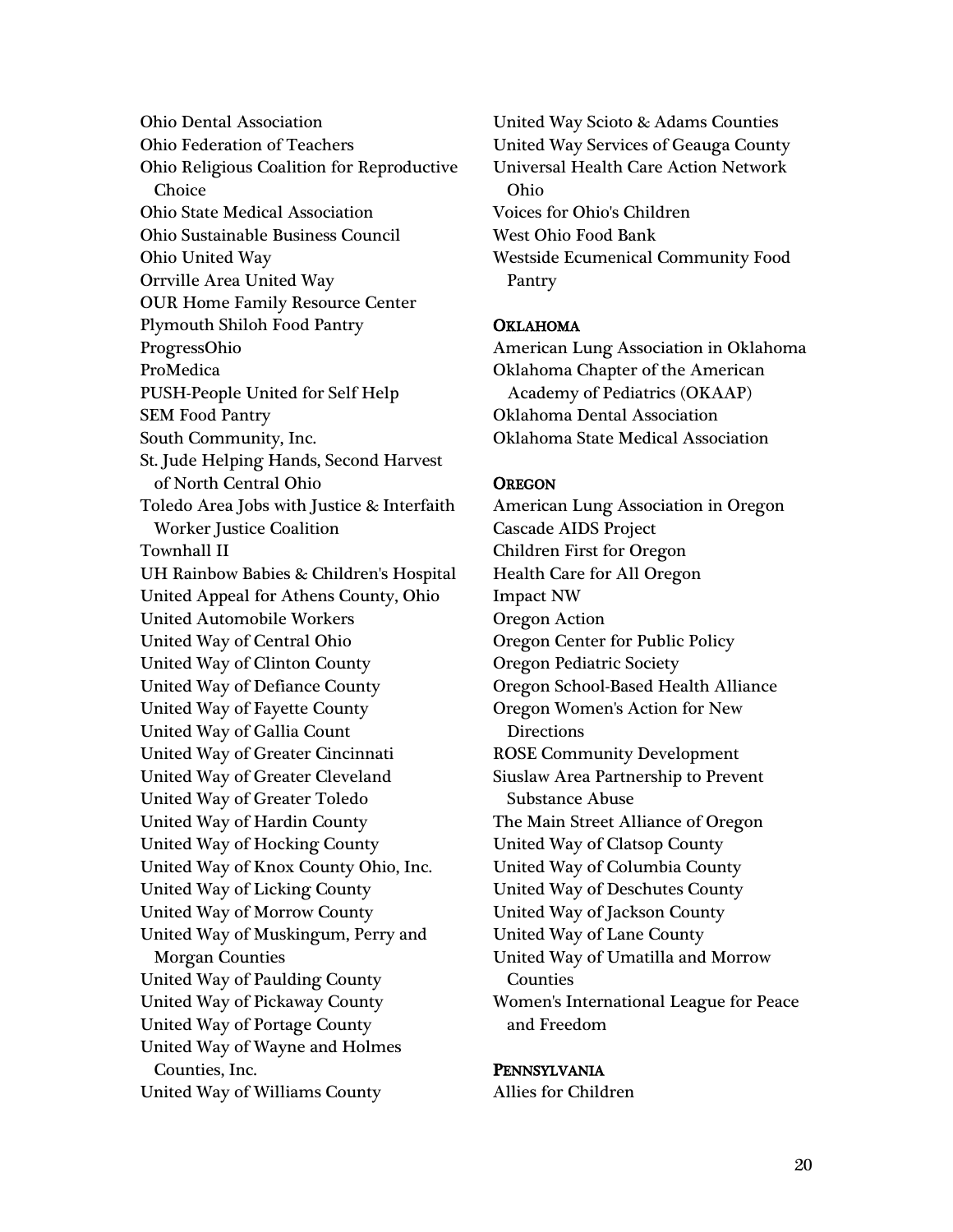American Lung Association in Pennsylvania Augustinian Defenders of the Rights of the Poor Berwick Area United Way Brandywine Health Foundation Bucks County Women's Advocacy Coalition Catholic Social Services Children's Hospital of Pittsburgh of UPMC Christian Churches United Clearfield Area United Way Clinton County Housing Coalition Clinton County United Way ERG Partners Family Service Association of Bucks County Greater Susquehanna Valley United Way Grove City Area United Way Huntingdon County United Way Jewish Social Policy Action Network Just Harvest Keystone Progress Kressly Pediatrics, PC Lower Anthracite Region United Way Lutheran Advocacy Ministry in Pennsylvania Marketing Plus/TA Maternal & Child Health Consortium of Chester County Methodist Services Mifflin Juniata Special Needs Center, Inc. PA Chapter, American Academy of Pediatrics PA Coalition for Oral Health PathWays PA Pediatric Dental Associates, Ltd. Penn State Hershey Children's Hospital Pennsylvania Association of Community Health Centers Pennsylvania Catholic Health Association Pennsylvania Coalition of Nurse **Practitioners** 

Pennsylvania Dental Association Pennsylvania Partnerships for Children Schuylkill United Way Schuylkill Women in Crisis Sisters Place Special Smiles, Ltd. St. Christopher's Hospital for Children St. Joseph Regional Health Network The Abuse Network, Inc. The Children's Hospital of Philadelphia Unitarian Universalist PA Legislative Advocacy Network United Way of Adams County United Way of Beaver County United Way of Bedford County United Way of Berks County United Way of Blair County United Way of Bucks County United Way of Carlisle & Cumberland County United Way of Chester County United Way of Clarion County United Way of Erie County United Way of Greater Philadelphia & Southern NJ United Way of Greater Hazleton United Way of Indiana County United Way of Lancaster County United Way of Lawrence County United Way of Mifflin-Juniata United Way of Monroe County United Way of Pennsylvania United Way of Susquehanna County United Way of the Capital Region United Way of the Greater Lehigh Valley United Way of Washington County (PA) United Way of Westmoreland County United Way of Wyoming Valley United Way of York County UPMC Health Plan Upper Darby Learning Academy West Chester Food Cupboard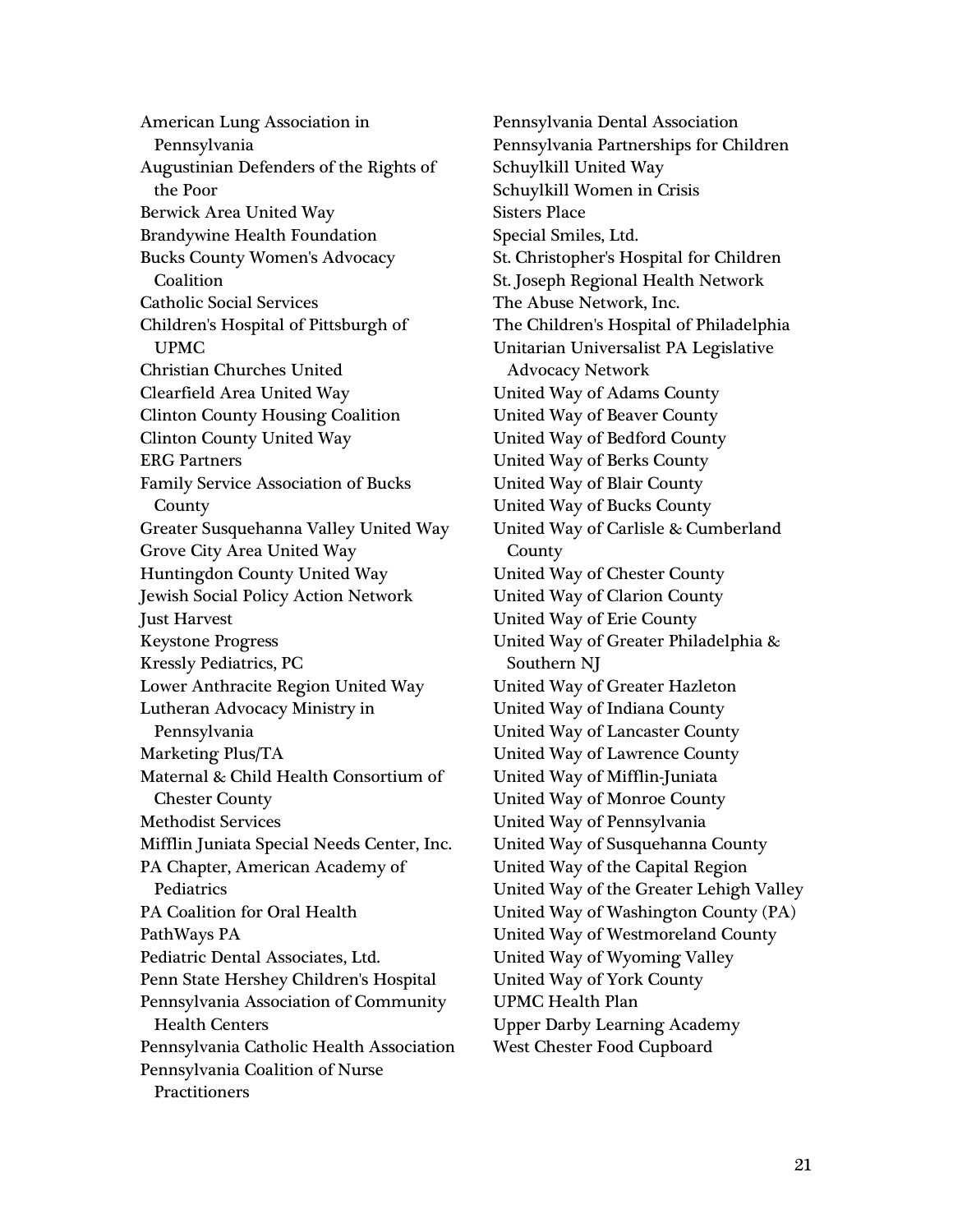### PUERTO RICO

Colegio de Cirujanos Dentistas de Puerto Rico

#### RHODE ISLAND

American Lung Association in Rhode Island Genesis Center Lifespan Neighborhood Health Plan of Rhode Island Rhode Island Dental Association Rhode Island KIDS COUNT Rhode Island State Council of Churches RI Parent Information Network

### SOUTH CAROLINA

Alston Wilkes Society American Lung Association in South Carolina Barnwell County United Way Black River United Way Classy Smiles, Inc. Florence Crittenton Programs of SC Greenville Area Interfaith Hospitality Network Hilton Head for Peace Midlands Fatherhood Coalition MUSC Children's Hospital SC Appleseed Legal Justice Center SC Dental Association United Way Association of South Carolina United Way of Aiken County United Way of Allendale County United Way of Anderson County United Way of Bamberg, Colleton and Hampton, Inc. United Way of Chesterfield County United Way of Greenville County United Way of Kershaw County United Way of Oconee County Inc. United Way of Pickens County United Way of the Midlands United Way of York County

YWCA of the Upper Lowlands

### SOUTH DAKOTA

American Lung Association in South Dakota South Dakota State Medical Association

#### **TENNESSEE**

American Lung Association in Tennessee Applied Developmental Science Consulting Black Children's Institute of Tennessee Blount County Community Action Agency Children's Hospital Alliance of Tennessee Children's Hospital at Erlanger Cumberland Countians for Ecojustice Disability Rights Tennessee East Tennessee Children's Hospital Family Voices of Tennessee Kingsport Housing & Redevelopment Authority Le Bonheur Children's Hospital Monroe Carell Jr. Children's Hospital at Vanderbilt Norwood Boys & Girls Club Siskin Children's Institute Tennessee Chapter of the American Academy of Pediatrics Tennessee Citizen Action Tennessee Dental Association Tennessee Disability Coalition Tennessee Emergency Medical Services for Children Tennessee Medical Association United Way of Anderson County United Way of Blount County United Way of Hawkins County United Way of Metropolitan Nashville United Way of Washington County TN, Inc. United Way of Wilson County United Ways of Humphreys and Benton Counties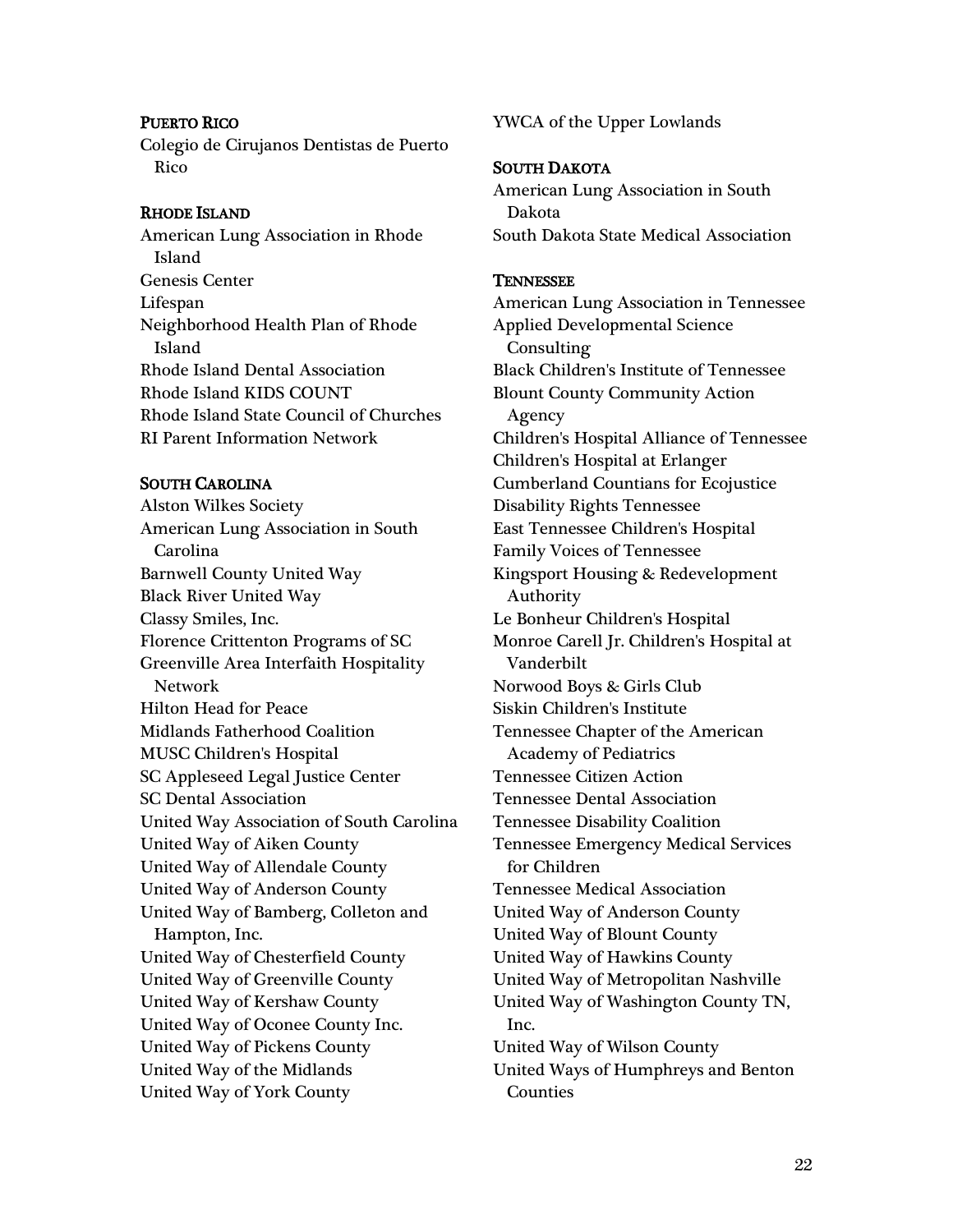United Ways of Tennessee

#### TEXAS

American Lung Association in Texas Baptist Children's Hospital Children's Defense Fund - Texas Children's Hospital Association of Texas Children's Hospital of San Antonio Clarity Child Guidance Center Coalition for Nurses in Advanced Practice Community Health Choice Cook Children's Health Care System Cook Children's Medical Center Cooking Up Cultures Covenant Children's Hospital Driscoll Health Plan Friends Congregational Church Gateway to Care Greater Longview United Way Greater Texas Chapter of the National Association of Pediatric Nurse **Practitioners** Hutchinson County United Way Legacy Community Health Services Lesbian Health Initiative (LHI) Lubbock Area United Way Mental Health America of Greater Houston Montgomery County United Way National Council of Jewish Women, Greater Dallas Section Niswonger Children's Hospital North Texas Area United Way One Voice Texas Panhandle Community Services Providence Children's Hospital Scurry County United Way Teaching Hospitals of Texas Terrell-Kaufman United Way, Inc. Texans Care for Children Texas Academy of Family Physicians Texas Children's Health Plan, Inc. Texas Children's Hospital Texas Dental Association

Texas Medical Association Texas Oral Health Coalition, Inc. Texas Pediatric Society United Way Galveston County Mainland United Way of Central Texas United Way of Comal County United Way of East Central Texas United Way of Grayson County United Way of Greater Houston United Way of Moore County United Way of Orange County United Way of San Antonio & Bexar County United Way of South Texas United Way of Tarrant County United Way of the Brazos Valley United Way of the Coastal Bend United Way of the Greater Fort Hood Area United Way of Val Verde County United Ways of Texas Victoria County United Way Voices for Children of San Antonio

### UTAH

American Lung Association in Utah Disability Law Center Primary Children's Hospital United Way of Cache Valley United Way of Northern Utah United Way of Salt Lake Utah Chapter of the American Academy of Pediatrics Utah Dental Association Utah Health Policy Project Voices for Utah Children

### VERMONT

American Lung Association in Vermont Green Mountain United Way United Ways of Vermont Vermont Family Network Vermont Office of the Health Care Advocate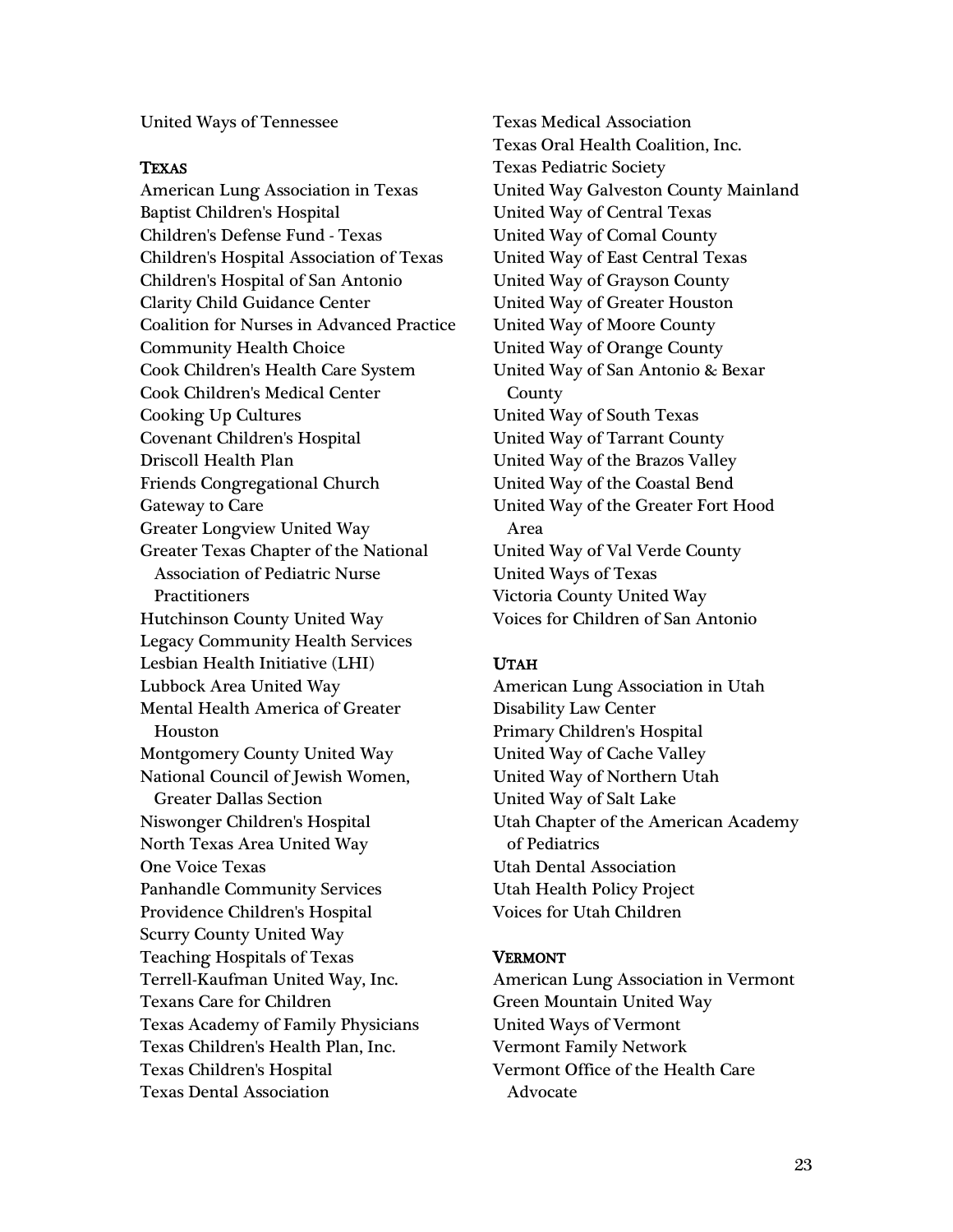Voices for Vermont's Children

### VIRGINIA

American Lung Association in Virginia Children's Hospital of Richmond at VCU Children's Hospital of The King's Daughters Community Child Care Inova Children's Hospital Rock Spring Congregational United Church of Christ Smart Beginnings Shenandoah Valley Social Action Linking Together (SALT) United Way of Greater Augusta Virginia Association of Local Human Services Officials (VALHSO) Virginia Community Healthcare Association Virginia Consumer Voices for Healthcare Virginia Dental Association Virginia Interfaith Center for Public Policy Virginia Oral Health Coalition Virginia Organizing Virginia Poverty Law Center Voices for Virginia's Children

## WASHINGTON

AFT Washington American Lung Association in Washington Children's Alliance Community Health Network of Washington Community Health Plan of Washington Entre Hermanos Faith Action Network Family to Family Health Information **Center** Family Voices of Washington Northwest Health Law Advocates OneAmerica Partnerships for Action, Voices for Empowerment

Peace & Justice Action League of Spokane Providence Sacred Heart Medical Center and Children's Hospital Puget Sound Advocates for Retirement Action Seattle Children's Hospital SEIU Healthcare 1199NW Spokane County United Way Spokane Low Income Housing Consortium Statewide Poverty Action Network Triumph Treatment Services United Good Neighbors of Jefferson County United Way of Central Washington United Way of Chelan and Douglas Counties United Way of Clallam County United Way of Grays Harbor United Way of Island County United Way of King County United Way of Pullman United Way of Skagit County United Way of Thurston County United Ways of the Pacific Northwest Washington Chapter of the American Academy of Pediatrics Washington Community Action Network Washington Federation of State Employees/AFSCME Washington State Association for Justice Washington State Hospital Association Washington State Labor Council Washington State Medical Association Washington State Nurses Association **WithinReach** 

## WEST VIRGINIA

American Academy of Pediatrics-WV Chapter American Lung Association in West Virginia Cabell Huntington Hospital, Inc. d/b/a The Hoops Family Children's Hospital